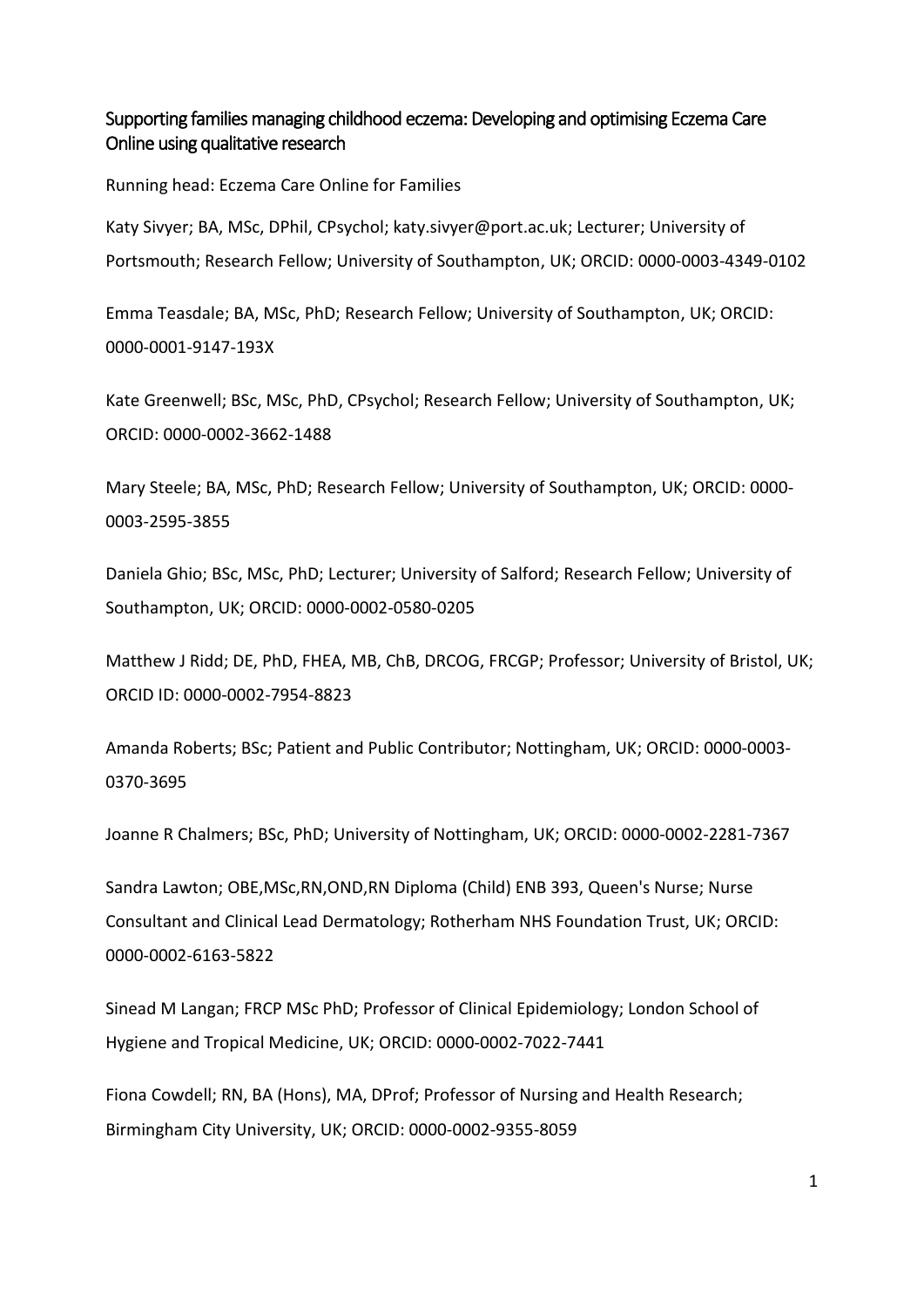Emma Le Roux; MRCGP; Senior Clinical Research Fellow; University of Bristol, UK

Sylvia Wilczynska; BA, MSc; Trial Coordinator; University of Southampton, UK

Hywel C Williams; OBE DSc FMedSci; Professor of Dermato-Epidemiology; University of Nottingham, UK; ORCID 0000-0002-5646-3093

Kim S Thomas; PhD; Professor of Applied Dermatology; University of Nottingham, UK; ORCID: 0000-0001-7785-7465

Lucy Yardley; BSc, MSc, PhD; Professor; University of Bristol, UK; Professor of Health Psychology; University of Southampton, UK; ORCID: [0000-0002-3853-883X](https://orcid.org/0000-0002-3853-883X)

Miriam Santer; MBBChir, MRCGP, PhD; Professor of Primary Care Research; University of Southampton, UK; ORCID: [0000-0001-7264-5260](http://orcid.org/0000-0001-7264-5260)

Ingrid Muller; BSc, MSc, PhD; Lecturer; University of Southampton, UK; ORCID: [0000-0001-](http://orcid.org/0000-0001-9341-6133) [9341-6133](http://orcid.org/0000-0001-9341-6133)

**Word count:** 4000

**Table count:** 3

**Figure count:** 3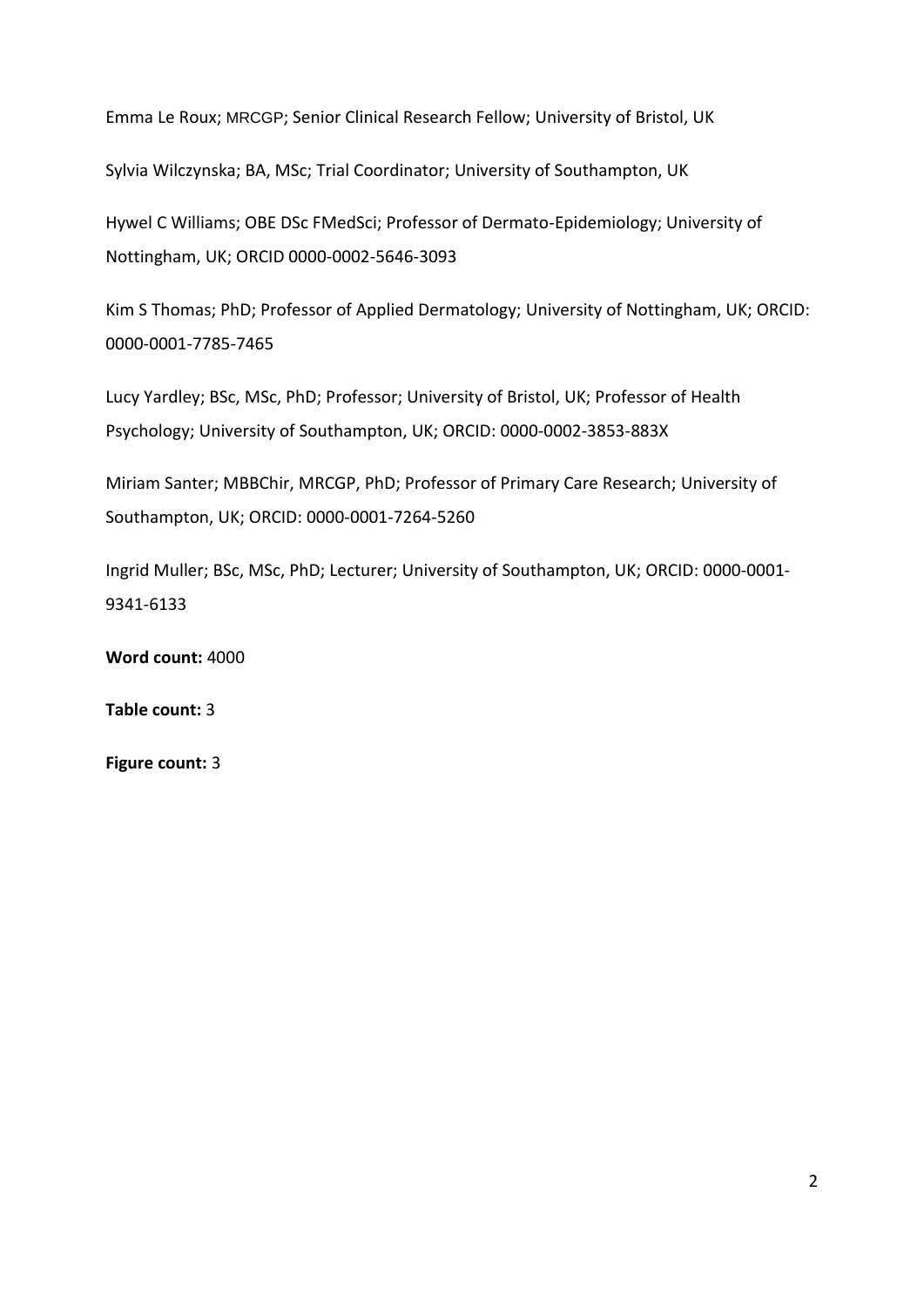#### **How this fits in**

Parents/carers report multiple barriers to managing childhood eczema, including limited information about eczema and its treatments and child resistance, which could potentially be addressed through online interventions. This paper identifies key issues/challenges for families managing childhood eczema, solutions to consider when supporting them, and describes the development of an online intervention to support families ('Eczema Care Online for Families'). A key finding of this research is that even parents/carers with extensive experience of looking after childhood eczema have gaps in knowledge around treatment, which healthcare professionals could help identify and address, particularly around why, when and how to use emollients and topical corticosteroids. The paper introduces terminology to help clarify the purpose of emollients ('moisturising creams') and topical corticosteroids ('flare control creams') and reflect parents/carers' language.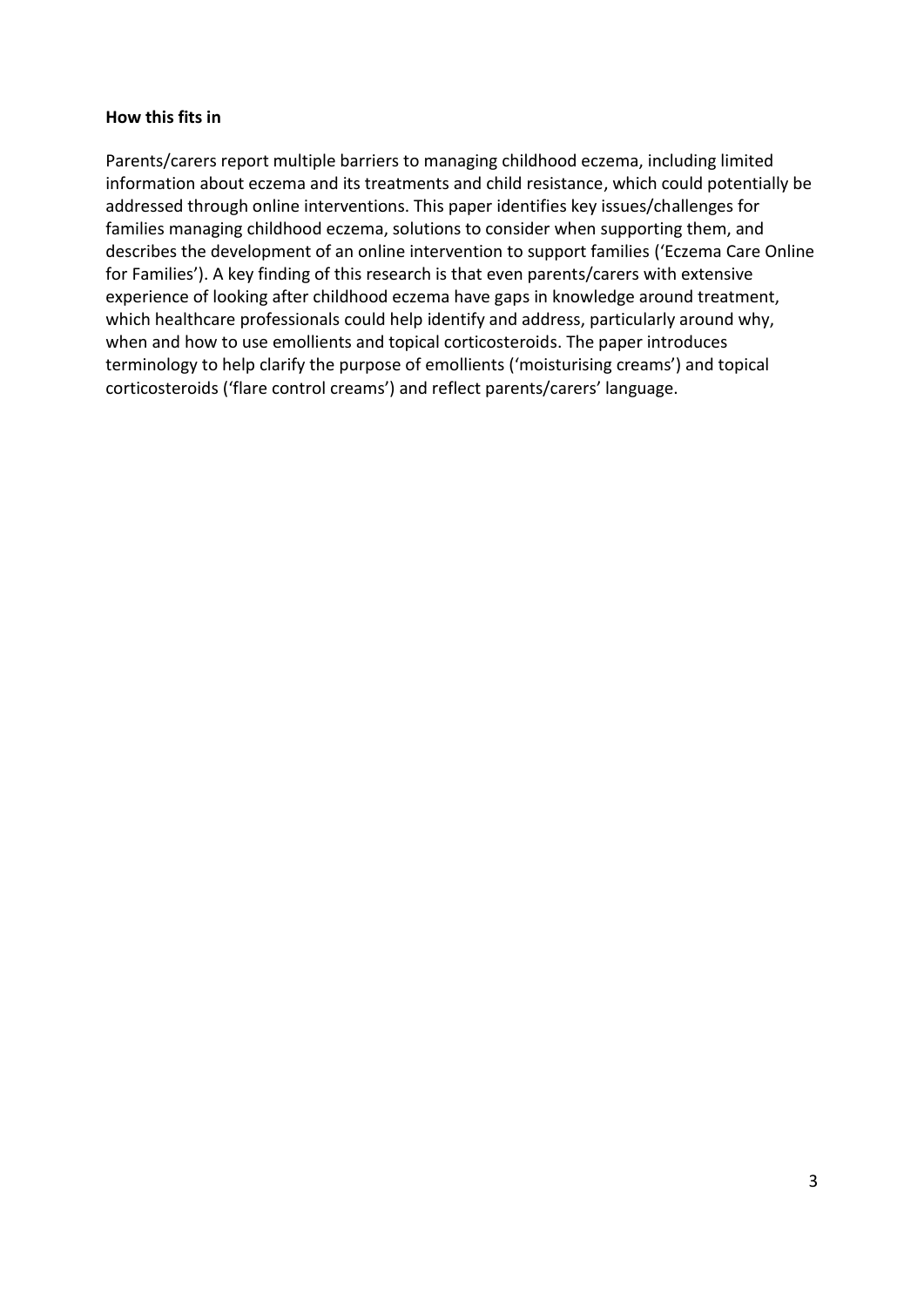## **ABSTRACT**

**Background:** Childhood eczema is often poorly controlled due to under-use of emollients and topical corticosteroids. Parents/carers report practical and psychosocial barriers to managing their child's eczema, including child resistance. Online interventions could potentially support parents/carers; however, rigorous research developing such interventions has been limited.

**Aim:** To develop an online behavioural intervention to help parents/carers manage and comanage their child's eczema.

**Design and setting:** Intervention development using a theory-, evidence- and Person-Based Approach with qualitative research.

**Methods:** A systematic review and qualitative synthesis (32 studies) and interviews with parents/carers (N=30) were used to identify barriers and facilitators to effective eczema management, and a prototype intervention was developed. Think-aloud interviews with parents/carers (N=25) were then used to optimise the intervention to increase its acceptability and feasibility.

**Results:** Qualitative research identified that parents/carers had concerns about using emollients and topical corticosteroids; incomplete knowledge and skills around managing eczema; and reluctance to transitioning to co-managing eczema with their child. Think-aloud interviews highlighted that while experienced parents/carers felt they knew how to manage eczema, some information about how to use treatments was still new. Techniques for addressing barriers included: providing a rationale explaining how emollients and topical corticosteroids work; demonstrating how to use treatments; and highlighting that the intervention provided new, up-to-date information.

**Conclusions:** Parents/carers need support in effectively managing and co-managing their child's eczema. The key output of this research is Eczema Care Online (ECO) for Families; an online intervention for parents/carers of children with eczema, which is being evaluated in a randomised trial.

**Key words: atopic** eczema, paediatric dermatology, qualitative research, family practice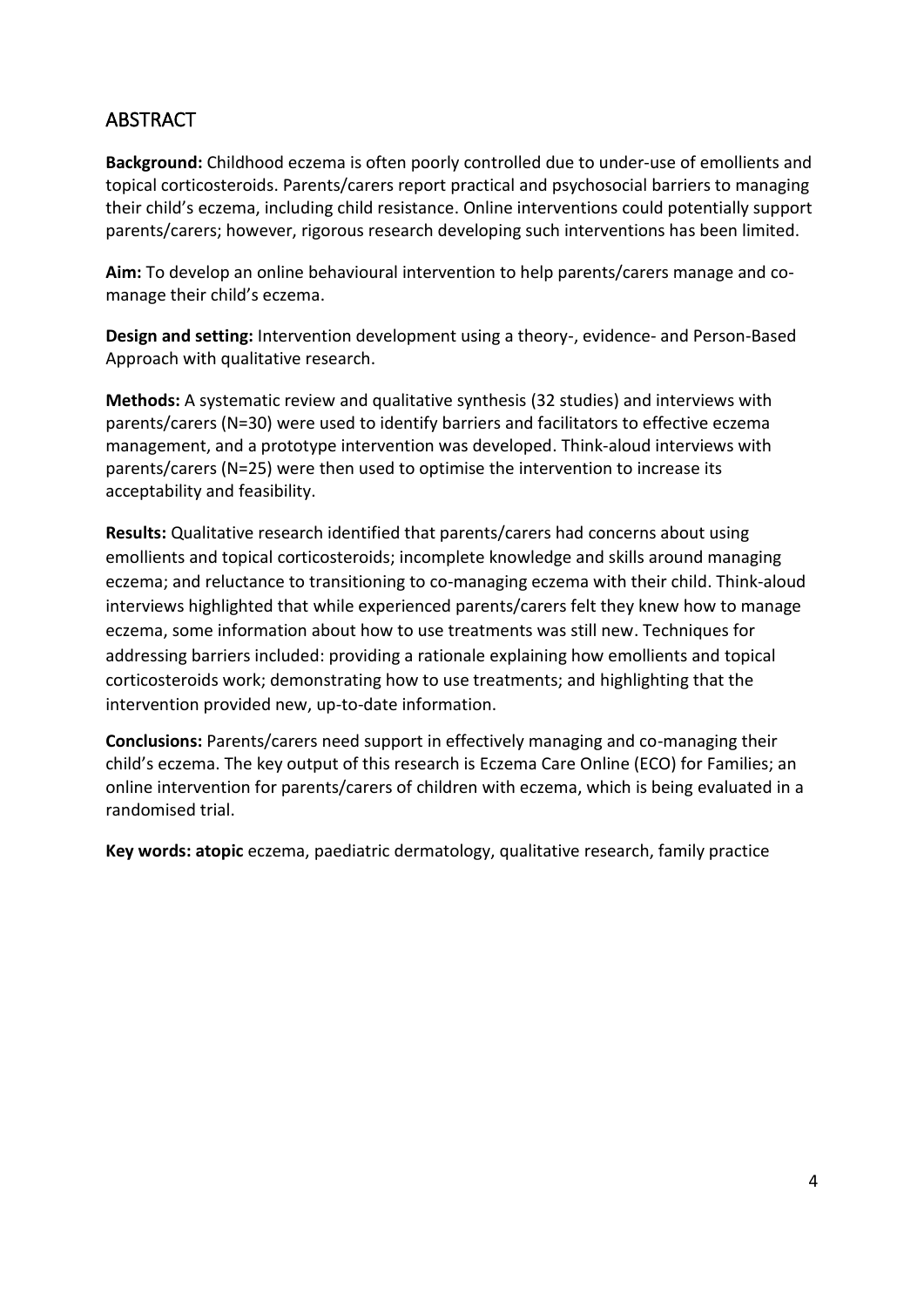# **INTRODUCTION**

Eczema affects around one in five children.(1) NICE guidelines recommend daily use of emollients, plus topical corticosteroids (TCS) to treat eczema flare-ups.(1) The main cause of treatment failure is under-use of topical treatments, which can reduce quality of life and increased healthcare costs.(1) Under-use is often due to practical and psychosocial barriers, such as treatment being time-consuming, concerns about TCS, and child resistance.(2–5) Little is known about barriers /facilitators to parents/carers managing and co-managing eczema with older children.(2)

The majority of eczema self-management interventions involve face-to-face education, which can be effective, but their cost-effectiveness is unknown, and uptake can be poor.(6,7) Previous digital interventions targeting parents/carers typically focus on young children,(8) or include multiple components (e.g. education, online monitoring, and face-to-face consultation).(9) Other interventions include written action plans but effectiveness has not yet been evaluated.(10) Systematic reviews show the need for systematically developed evidence-based interventions to support self-management of eczema.(9,11,12)

Key to developing acceptable, feasible, and ultimately effective interventions is understanding the needs, and context of target users.(13,14) The current research aimed to systematically develop an online behavioural intervention for parents/carers of children aged 0-12 years with mild to severe eczema ('Eczema Care Online (ECO) for Families'). It aims to support parental management and parent/child co-management of eczema. Intervention development was informed by qualitative studies that explored parents/carers' a) barriers and facilitators to managing and co-managing eczema; and b) views of the online intervention, its acceptability, and feasibility. This paper describes the research underpinning the development of ECO for Families, which was developed in line with Medical Research Council guidance on developing and evaluating complex interventions.(15,16)

# METHODS AND RESULTS

ECO for Families was developed during 2017-2019 using a theory-, evidence and Person-Based Approach (PBA), (13,17,18) which grounded intervention development in an in-depth understanding of target users' needs, challenges and context (i.e. parents/carers of children aged 0-12 years with mild to severe eczema). Five behaviours were targeted, which were agreed through stakeholder consultation as being crucial to effective eczema care;

- Reactive application of TCS to get control of skin inflammation
- Increased use of emollients to keep control of skin inflammation
- Improved management of irritants/triggers
- Reduced scratching (children)
- Improved emotional distress management (children)

Stakeholder consultation throughout intervention development ensured that advice in the intervention was medically correct, evidence-based and presented in an acceptable and accessible way.(19) The intervention development group, which included the intervention development team (KS, ET, KG, MSt, LY, MSa, IM) and stakeholders, comprised 16 experts in dermatology and intervention development: two consultant dermatologists (SML, HW); a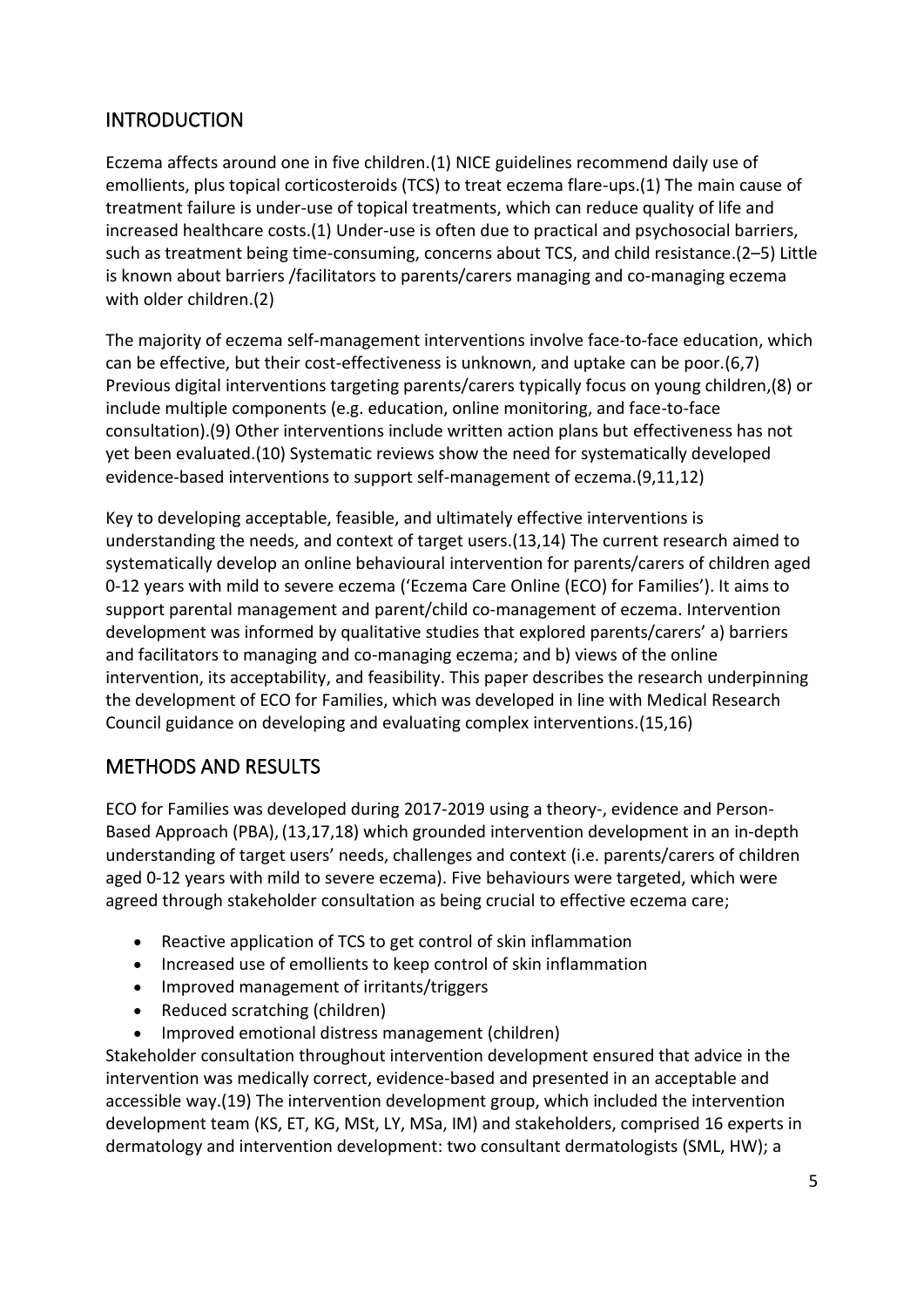nurse consultant (SL); a Professor of Nursing (FC); two skin researchers (JC, KST); three GPs (MR, MS, ELR) three health psychologists (KG, IM, LY); four research psychologists (DG, KS, MSt, ET); and two patient representatives: two mothers of children with eczema (AR, AA), one of whom was a patient herself and was a patient advocate in eczema. For further detail of how patient and public involvement was used to complement the PBA in ECO for Families see Muller and colleagues.(20)

In keeping with the first two steps of the PBA (Figure 1), ECO for families was developed in two iterative stages: 1) intervention planning, and 2) intervention optimisation. Evidence of potential barriers and facilitators to the behaviours targeted by the intervention, and key factors affecting how families managed and co-managed their child's eczema were explored. The methods and findings at each stage are set out, along with how this evidence was used to plan, develop and optimise the intervention. As per previous intervention development papers using the PBA,(17,21,22) the methods and results are presented together by stage to illustrate how these informed intervention planning and optimisation.

<<<Insert Figure 1 here>>>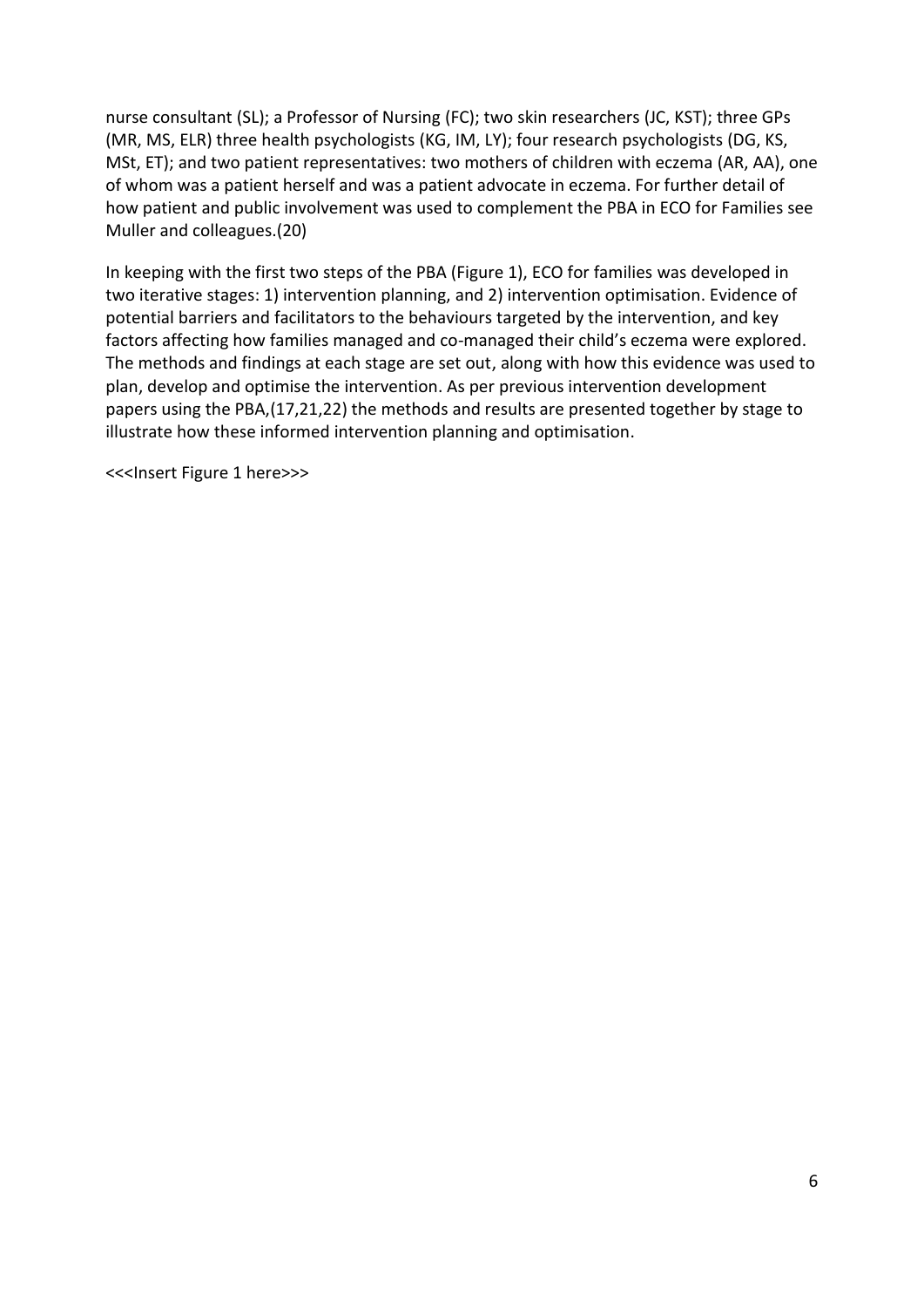# Stage 1: Intervention Planning

Stage 1 focused on intervention planning (Figure 1). In ECO, this process was informed by two key studies: a systematic review/qualitative synthesis of the literature,(2) and interviews with parents/carers. Evidence from these studies was used to develop three outputs:

- 'Guiding principles' to inform intervention design. These specified intervention objectives and features for maximising families' engagement with the intervention (Table 2).(13,17,18)
- A behavioural analysis identifying barriers/facilitators to the five target behaviours and potential intervention components and techniques that would address them. Intervention components and techniques were then mapped to theory using a behaviour change framework to ensure no important behaviour change techniques were missed and to systematically describe the intervention (Supplementary Table S1).(23,24)
- A logic model outlining key intervention components and techniques, hypothesised mechanisms of action, and target outcomes.

These key studies and their intervention development outcomes are described below.

### 1.1. Systematic review/qualitative synthesis of research on families' views and experiences of managing eczema

### *Methods*

A systematic review/thematic synthesis examined patients' and parents/carers' views and experiences of eczema, eczema treatments, and barriers/facilitators to managing eczema, reported in full elsewhere.(2) This review identified 39 papers from 32 studies.(25)

### *Results*

Parents/carers reported substantial physical and emotional impact of caring for their child's eczema, including feeling exhausted, guilty and worried. They reported needing to change behaviours and routines to adapt to managing eczema. Key barriers included:

- Lack of information about eczema and how to use treatments;
- Receiving negative or conflicting advice about topical treatments (particularly TCS);
- Treatment being time-intensive and burdensome, particularly applying topical treatments, and managing irritants/triggers;
- Parents/carers and children disliking topical treatments (due to feel/smell/stinging);
- Child resistance to parents applying topical treatments;
- Concerns about the safety of TCS and 'unnatural' ingredients included in emollients;
- Uncertainty about how and when to use TCS;
- Doubts about the effectiveness of topical treatments.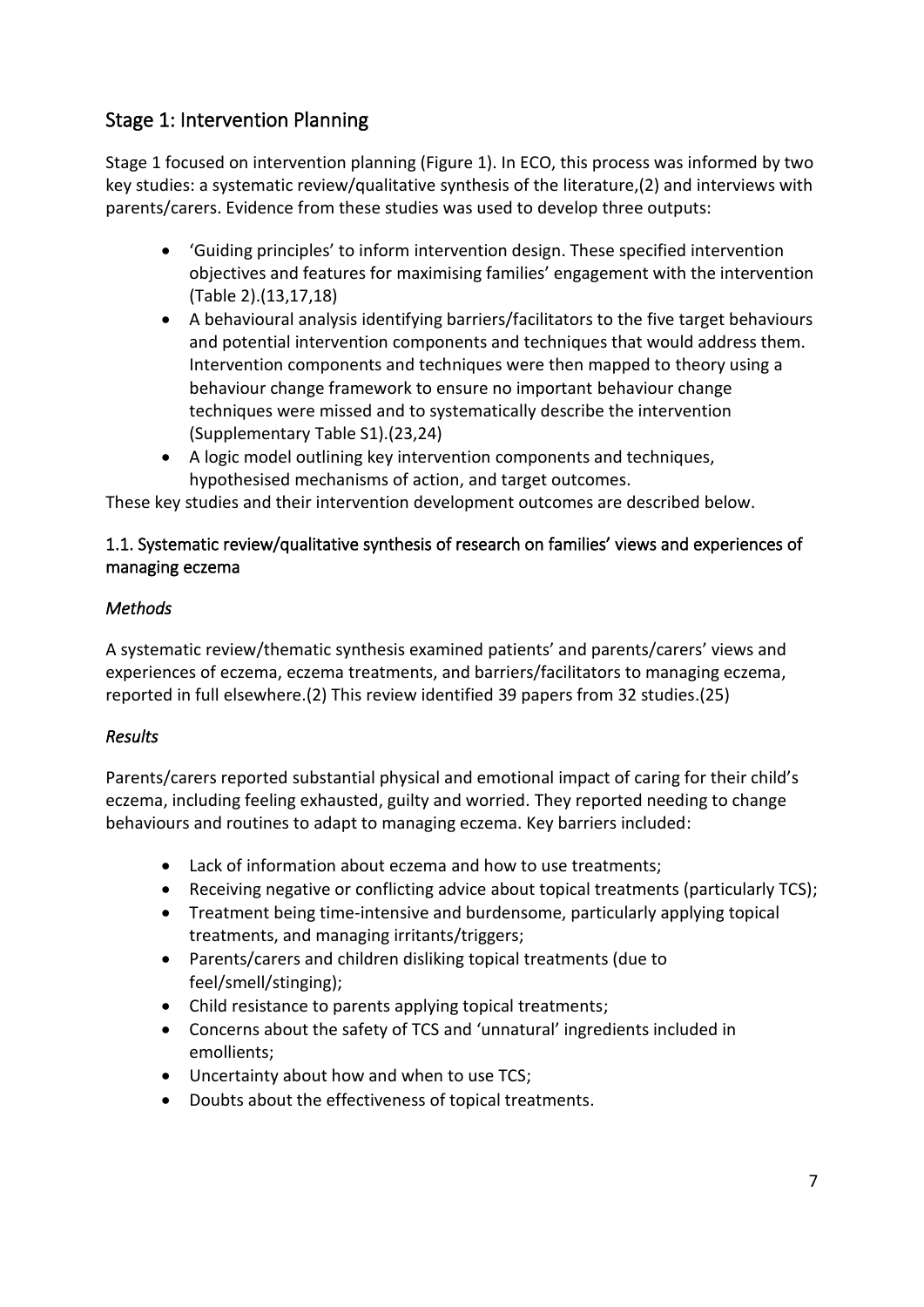#### 1.2. Interviews

### *Methods*

Participants were recruited through mail-outs from 16 GP surgeries and opportunistic recruitment in three NHS hospitals. Participants needed to have a child aged 0-12 years with diagnosed eczema and one or more eczema prescriptions in the previous 12 months and be able to communicate in English. Participants received an invitation pack, including an information sheet, and a reply slip to express interest in the study. To gather a diverse range of views and cover a range of developmental stages, participants were purposively sampled on; the child's age, gender, eczema severity, and geographical location. Selected participants were invited to a face-to-face semi-structured interview and consented prior to interview. All interviews were conducted at participants' homes between March and July 2018 by a female research psychologist experienced in qualitative research (ET). Interviews explored parents/carers' views and experiences of managing and co-managing their child's eczema, treatment barriers/facilitators, and terminology used for topical treatments (see Supplementary Box S1 for topic guide). Interviewees received a £10 voucher. Recruitment continued until saturation was reached for main themes.

Interviews lasted 45-60 minutes, were audio-recorded, transcribed verbatim, and analysed using inductive thematic analysis.(26,27) Data were managed in NVivo 12.(28) A coding manual was created by KS and ET, with audit trail. Constant comparison between transcripts, codes, and themes ensured coherency, and diverse cases identified. Analysis was iterative, with codes and themes updated following team discussion and stakeholder consultation. This process facilitated reflexivity by including the perspectives of dermatology and nondermatology specialists and people with and without lived experience.

As the focus was on understanding parents/carers experiences of managing/co-managing eczema with their child, the analysis focused predominantly on barriers and facilitators to eczema management in order to inform the intervention. Results presented here focus on novel findings that extend those in the systematic review.

#### *Results*

Thirty parents/carers (all female) were interviewed. The majority of interviewees (N=28; 93%) were recruited through primary care. See Table 1 for child characteristics.

<<<Insert Table 1 here>>>

Parents/carers typically referred to topical treatments as 'creams', irrespective of their type (gel/ointment/lotion/cream). Emollients were generally called just 'creams', 'emollient creams' or using the brand name. Only a few called them 'emollients' or 'moisturisers'. TCS were usually called 'steroid creams', 'steroids', or occasionally, by product name. One parent/carer called them 'strong creams' when discussing them with her child.

Thematic analysis identified six key themes.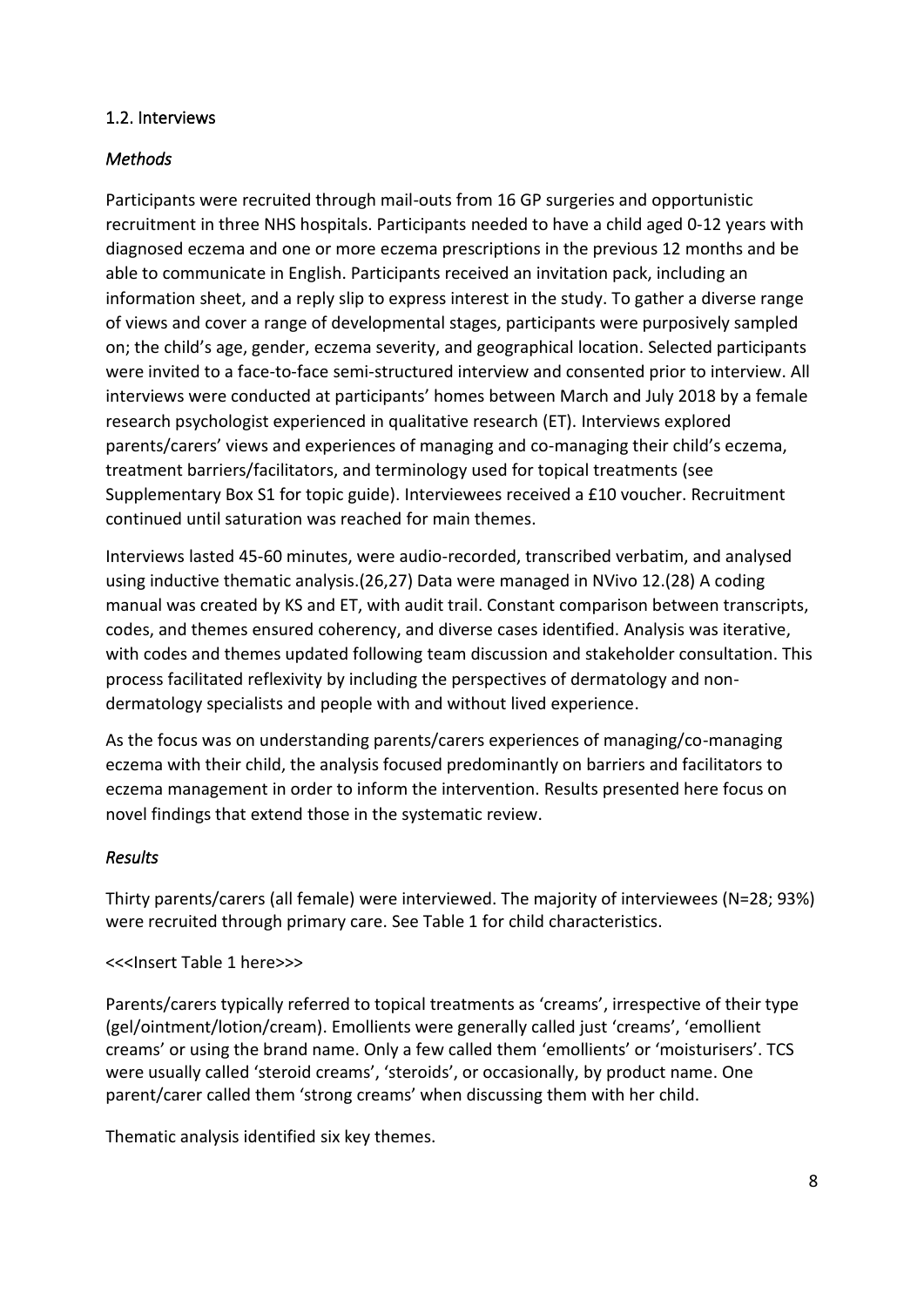#### **Incomplete knowledge about eczema and its treatments.**

Most parents/carers described having received little information explaining eczema and its treatments. Several wanted more information, particularly hints and tips from other parents/carers. Several were unsure what caused eczema flare-ups. A couple wondered how puberty might affect eczema.

> *"when her skin is changing due to teenage-hood… when she wants to start using make-up; does it interfere with eczema?" (Parent/carer29, 12-yearold daughter, moderate eczema)*

A few parents/carerssaid they weren't sure how best to use emollients, particularly whether they needed to be used regularly. One was unsure if they used them too much.

#### *"I stopped using [emollient] because it didn't seem to flare up… if I'd kept using it all winter, would she not have flared up now? Or would she have flared up anyway…?" (Parent/carer9, 18-month-old daughter, mild eczema)*

A few discussed previously using TCS incorrectly or being uncertain about when or how to use them.

> *"I didn't know how much [TCS] to put on…I didn't know what was right and wrong" (Parent/carer5, 2-year-old daughter, moderate eczema)*

#### **Concerns and doubts about the safety and effectiveness of TCS and emollients**

Most parents/carers had concerns about TCS. Some described them as a 'necessary evil'; they didn't like them but knew they worked. Some worried about skin thinning. A couple tried to avoid using them and described this as a dilemma.

> *"it was a constant battle between trying not to use them [TCS] and having to use them…Do we need [TCS] or can we get a grip of this without?" (Parent/carer26, 6-year-old daughter, moderate eczema)*

Most parents/carers felt that emollients were effective in reducing itch and keeping control of eczema. However, a few were unconvinced or thought they worked less well over time.

> *"it seems after a certain amount of time [emollients]…lose their magic" (Parent/carer28, 5-year-old daughter, severe eczema)*

#### **Process of trial and error**

Most parents/carers described a process of trial and error to work out how best to manage their child's eczema, which might relate to incomplete knowledge around eczema management. This process included; finding the right emollient, developing an emollient routine, and making changes to manage irritants and scratching. A few parents/carers described adapting their regimen over time as their child changed.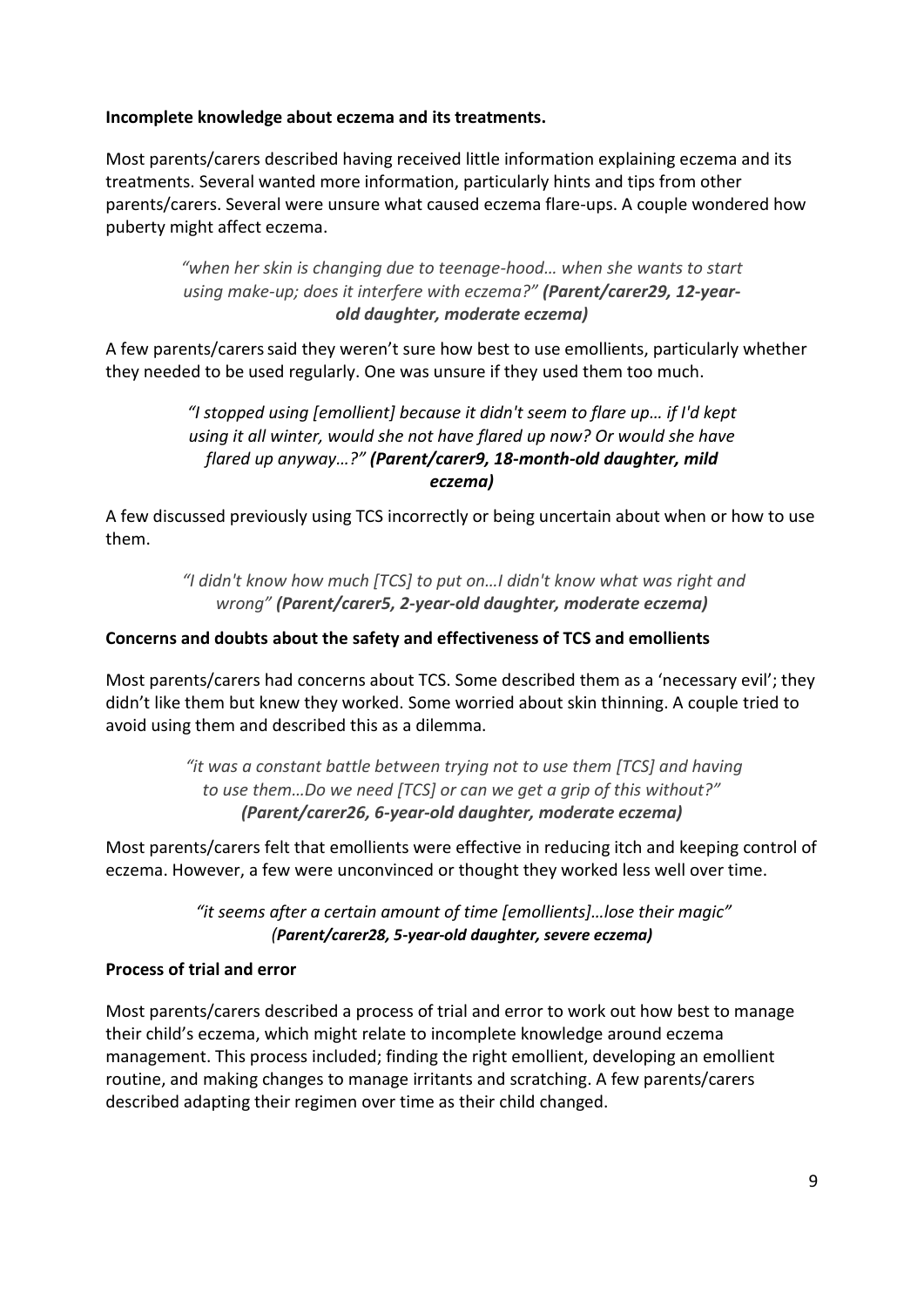*"I have to think ...what's caused this [flare-up] to come on? …I just try and work it out as we go along" (Parent/carer15, 6-year-old son, mild eczema)*

Several expressed a desire to carry on as usual and to find a balance between managing their child's eczema and leading a 'normal' life.

#### *"If we have a flare we'll just deal with it at the end of the day… I'm not going to stop her from having a childhood…" (Parent/carer8, 8-year-old daughter, severe eczema)*

#### **Negative impact of eczema and its treatments on parents**

Most parents/carers described treatments as time-consuming, unpleasant, and messy. Some felt exhausted due to treatment burden and sleep deprivation, distressed at seeing their child upset or in pain, or felt they lacked control over their child's eczema.

> *"I feel heartbroken, especially when I see their skin quite bad… you feel helpless" (Parent/carer1, 5-year-old son, mild eczema)*

#### **Child acceptance and rejection of topical treatments**

Several parents/carers discussed their child disliking topical treatments. Several felt toddlers were more challenging as they would scream or run away, but some described arguments with older children over delaying or avoiding emollients, and children getting annoyed at parent/carers' prompting them. However, most felt that if their child understood why topical treatments were needed, it helped their child to accept them, and that age-appropriate materials explaining eczema and its treatments would be helpful.

> *"books or something like that would be good, or anything…interactive. Colouring on how to apply cream…something that helps them be more educated on what they can do" (Parent/carer12, 6-year-old son, mild eczema)*

Several felt that examples of other children talking about eczema and how they self-manage might help normalise eczema for their child.

> *"videos or clips from other kids who've got it…Then they feel…they're in the same boat, that other people are experiencing that" (Parent/carer29, 12 year-old daughter, moderate eczema)*

Some felt that establishing a routine helped normalise emollients into their child's day. Others talked about making treatment times more enjoyable with toys or rewards.

#### **Reluctance to transition to parent-child co-management and child self-management**

Some parents/carers talked about letting younger children put their emollients on; however, there were mixed experiences around this. For some it was a deliberate move to teach their child about their emollients. Others described it as a mistake because of the resulting mess .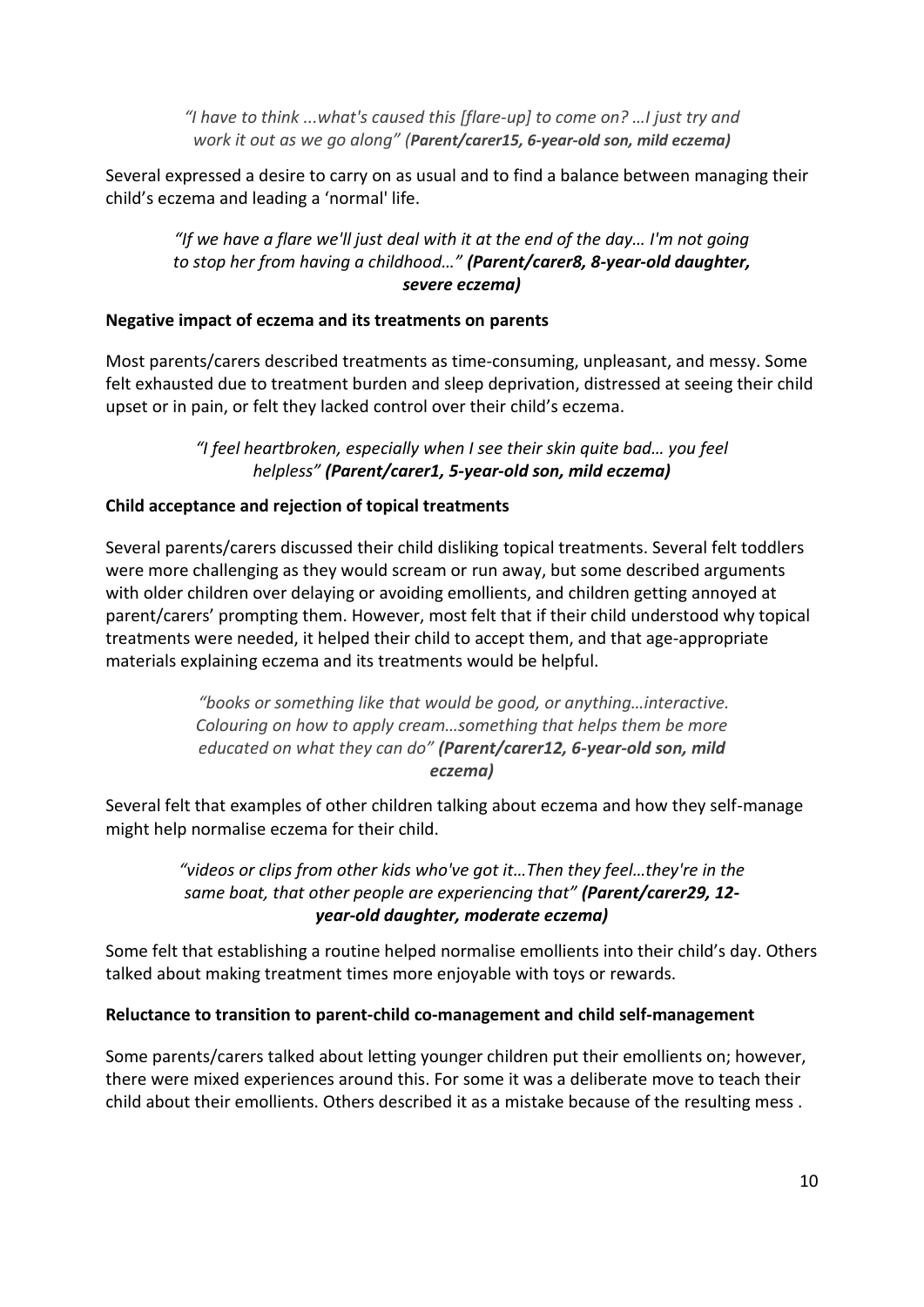*"I'm quite reluctant to… 'No, let me do it.' Then you've got the handprints all over the mirror and you just find sticky stuff everywhere." (Parent/carer10, 5 year-old daughter, moderate eczema)*

Although some parents/carers had positive views of transitioning care to their child, these tended to be older or 'very mature' children. Several felt their child was too young. Some had difficulties letting go of their child's care as they felt that their child would not look after their eczema properly because they weren't physically capable, or they weren't motivated. Some parents/carers managed this by prompting their child or helping them when needed. However, this reluctance to hand over care was apparent even in children close to adolescence who wanted to self-manage.

*"I would prefer to be doing it [emollients]…because I know that it'll be getting done properly…she's going through puberty, her body's changing, she doesn't want me coming in…there's been a few arguments, because, sometimes, I don't think she's looking after herself properly" (Parent/carer6, 12-year-old daughter, severe eczema)*

Only a few parents/carers talked about TCS in the context of co-management; most felt concerned about letting their child apply TCS or felt they needed to be older, reflecting their concerns about TCS.

> *"I don't let her do steroid cream by herself…I'm very conscious that I don't want her putting too much on." (Parent/carer17, 9-year-old girl, mild eczema)*

Some parents/carers also doubted that other adults would apply emollients as effectively/consistently as they would. A few doubted school would or had had school refuse to manage eczema. Some reported their child feeling uncomfortable using emollients at school. Although a couple of parents/carers described positive experiences at school, this was when there were close links with the school through a school nurse or the parent working there, facilitating eczema management.

### 1.3 Intervention Development

Key issues influencing intervention design and barriers/facilitators to intervention target behaviours were extracted from the systematic review and interviews and used to inform the guiding principles and behavioural analysis. Key barriers are summarised in Table 2 and Table 3, along with the intervention features/ingredients for addressing them (see Supplementary Table S1 for the full behavioural analysis). An intervention logic model based on the behavioural analysis can be found in Figure 2, outlining key components, techniques, hypothesised mechanisms of action, and target outcomes.(29)

<<<Insert Table 2, Table 3 and Figure 2 here>>>

Initial intervention content was written in Word informed by the guiding principles and behavioural analysis and shared with stakeholders to ensure medical accuracy and obtain patient/parent feedback on acceptability and feasibility prior to think-aloud interviews in Stage 2. This content was then developed into a website using LifeGuide software and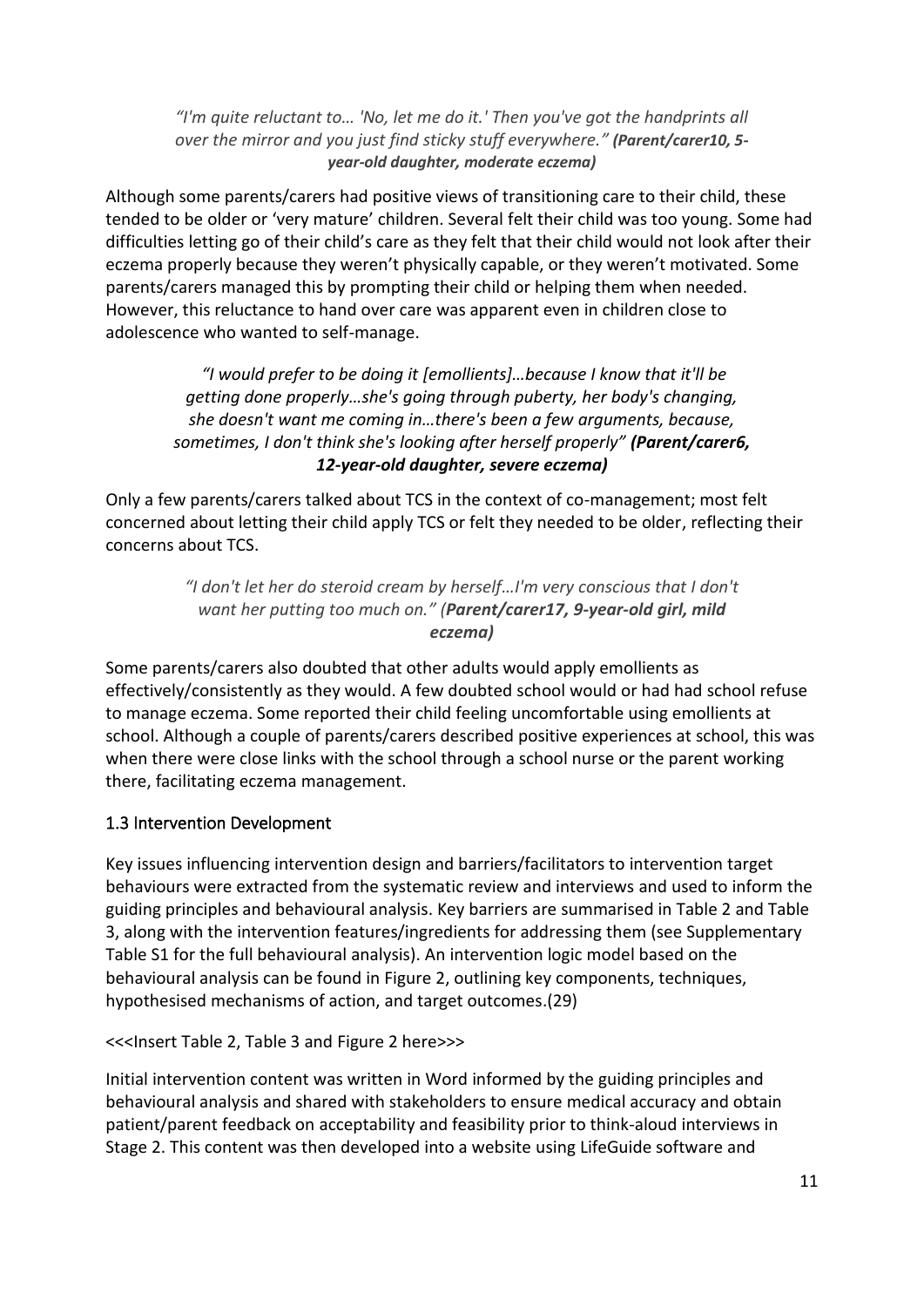thoroughly tested to ensure functionality across different types of devices (computers, mobile phones, tablets).

A modular intervention was developed with modules focusing on topics related to eczema including treatment use and psychosocial issues (e.g. stress). Parents/carers were initially guided through a short introductory module, which had three key purposes; 1) establish credibility of the intervention, 2) explain eczema and the skin barrier, and 3) briefly explain key treatments (emollients and TCS) and how to use them. This aimed to ensure parents/carers had the basic knowledge/skills for managing eczema

A key aspect of the intervention was the terminology developed for describing emollients, which were called 'moisturising creams', and TCS, which were called 'flare control creams'. This was done to reflect parents/carers own terminology (i.e. 'creams') and to help make clear their different purposes, particularly the role of TCS, and topical calcineurin inhibitors (TCIs), in treating eczema flare-ups.

At the end of the introduction parents/carers could then take a brief quiz to assess their child's eczema, which then recommended one of two core modules; 'getting control using flare control creams' or 'keeping control using moisturising creams'. These provided more information about treatments, addressed common concerns and provided information and photos/video demonstrations of how best to use treatments. Additional modules were provided through drop-down menus (see Figure 3) to allow parents/carers to access a range of topics, including; managing irritants and triggers ('what can make eczema worse'), comanagement ('help your child manage eczema'), managing the impact of eczema ('itch, stress and sleep'), and other treatments and related issues ('more about treatments').

### <<<Insert Figure 3 here>>>

A full description of the intervention was compiled using TIDieR (Template for Intervention Description and Replication) guidance for reporting intervention development (see Supplementary Box S2).(30)

### Stage 2: Intervention Optimisation

### 2.1. Think-Aloud Interviews

Stage 2 focused on optimising the prototype of the digital intervention using iterative thinkaloud interviews with parents/carers. These aimed to elicit feedback on the prototype to inform refining its content and design so that it was more acceptable and feasible for parents/carers to follow. The new terminology around 'moisturising creams' and 'flare control creams' was also assessed.

### *Methods*

Face-to-face think-aloud interviews(31) were conducted between October 2018 and April 2019 by a female research psychologist experienced in qualitative research (ET) and a medical student (supervised by ET). Participants were recruited using mail-outs from eight GP surgeries using the same eligibility criteria and purposive sampling approach as Stage 1.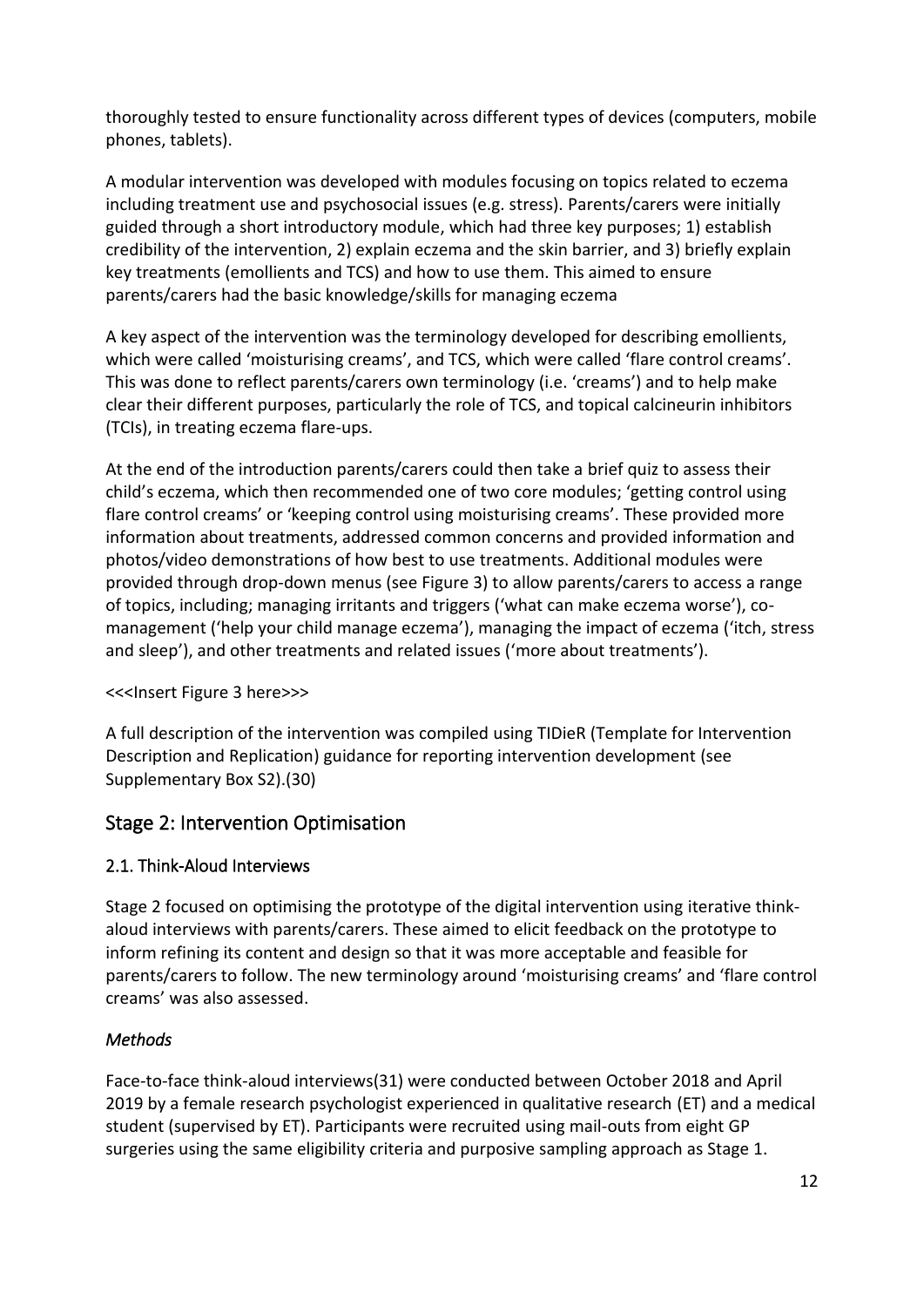Recruitment continued until saturation was reached. Interviewees received a £10 voucher. Interviews lasted 45-90 minutes, used a standard think-aloud interview approach involving minimal prompting to elicit participants' reactions, and were conducted at the participant's home. Participants read sections of the website and said aloud their immediate reactions to the content (see Supplementary Box S3 for topic guide). Interviews were audio-recorded and transcribed verbatim. Data were analysed concurrently to the interviews using a Table of Changes by KS, ET and KG,(32) in which all positive and negative comments were collated, and potential changes identified and prioritised in terms of feasibility of changes and importance of changes in increasing acceptability and feasibility of the intervention. Minor changes to the intervention were agreed within the intervention development team with key issues discussed with stakeholders to support reflexivity and medical accuracy of modified intervention content. Interviews were carried out iteratively; with feedback from earlier interviews informing modifications to optimise the intervention, and later interviews using revised prototype intervention to seek feedback on modifications.

#### *Results*

Twenty-five parents/carers (N=23 female; 92%) were interviewed. See Table 1 for child characteristics.

Views of the prototype were generally positive; particularly the new terminology for eczema treatments, wide variety of topics covered, and the videos, parent/carer quotes, and tips. However, participants felt the content was lengthy and repetitive, and wanted quicker access to main modules. A key issue was that many parents/carers initially felt the content was not relevant to them if they had been looking after their child's eczema for a while. Despite this, when going through the content participants still identified things that they had not known, like why and how emollients help keep eczema under control and how to correctly apply treatments (e.g. using TCS until 2 days after the eczema flare-up clears, applying topical treatments in the direction of hair growth). Parents/carers also felt they had gained useful practical tips they had never tried before, such as putting creams in the fridge to make them cool to sooth itching or setting reminders on phones.

*"I've learnt so much this morning that I didn't know about eczema, and I thought I knew quite a lot!" (Parent/carer16, 2-year-old daughter with mild eczema)*

### 2.2. Intervention Optimisation

Modules were streamlined and made more interactive to increase user choice and autonomy using optional click-outs and pop-ups. In particular, the core content in the introductory module was cut from 21 to 9 short pages. Readability was improved on individual pages by; 1) highlighting key messages using bold text, 2) using bullet points, and 3) separating text using boxes. Signposting, quotes and tips were added to the introductory module and first page of the core modules to emphasise that:

the website provided up-to-date information about eczema and its treatments; core modules would start basic but then progress;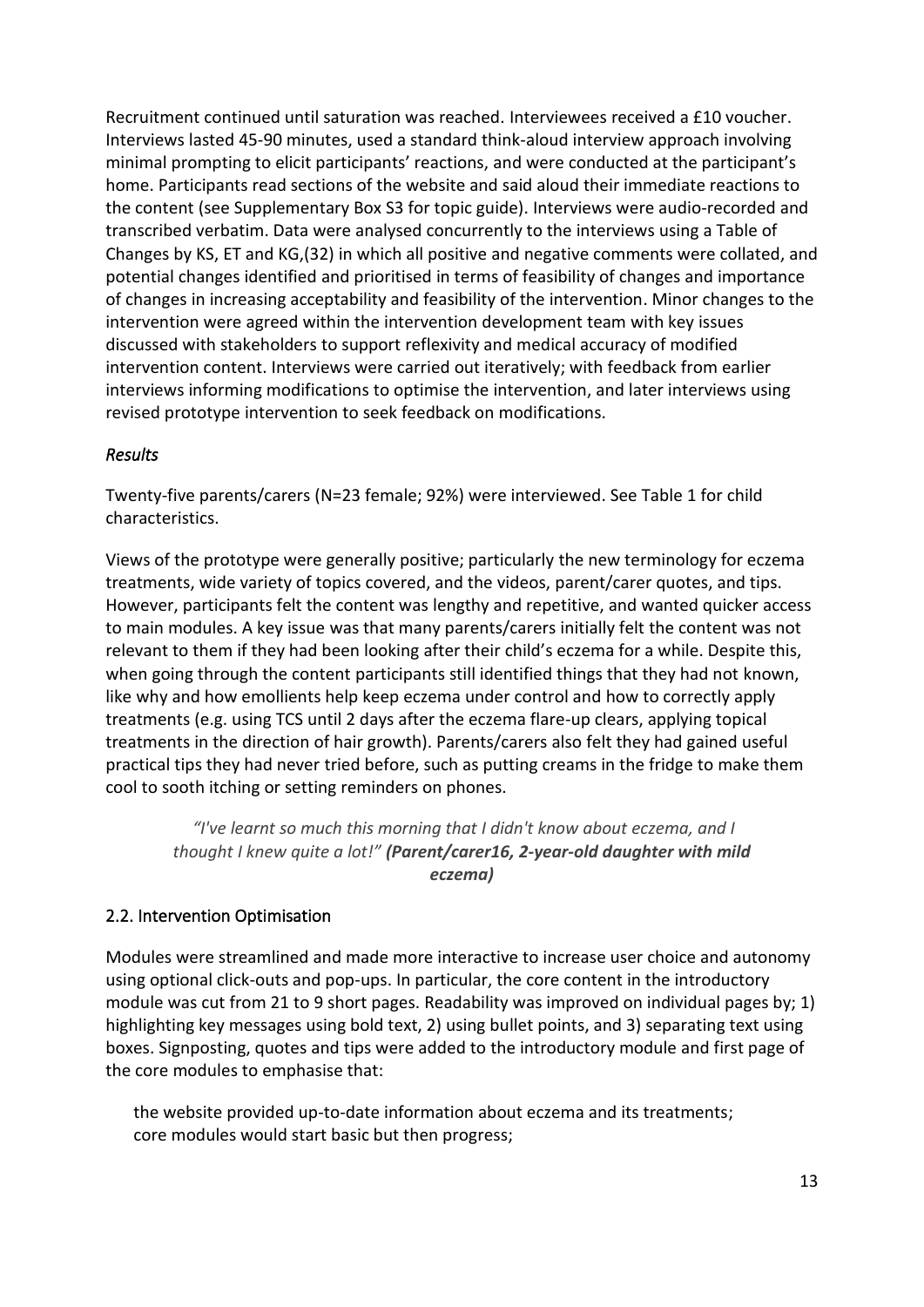even parents/carers who had been caring for their child's eczema for a while had learnt new things.

### **DISCUSSION**

## Summary

This paper describes the intervention development of ECO for Families, an online behavioural intervention that supports parents/carers to manage and co-manage their child's eczema. A systematic review/qualitative synthesis of the literature and interviews helped identify key barriers that needed to be addressed, including: incomplete knowledge about eczema, its triggers, and its treatment; concerns and doubts about emollients and, especially, TCS; and limited skills for managing and co-managing eczema and its treatments. This information was used to identify appropriate behaviour change techniques and develop a prototype intervention. Think-aloud interviews were used to optimise the intervention.

## Strengths and limitations

A strength of ECO for Families is the use of a theory-, evidence- and person-based approach, which ensured development was systematic and informed by in-depth qualitative research and theory.(9) A limitation of the research underpinning ECO for Families was that there were few interviews with parents/carers of children with severe eczema aged under 1 year, particularly in the think-aloud interviews. Most parents/carers were female, so little is known about the views of fathers/male carers. However, there was diversity in child ages, gender, and eczema severities. Interviews were also carried out and analysed by the intervention development team, which may have led to bias. Nonetheless, stakeholder consultation with a wider range of stakeholders, including patient/parent representatives, was used throughout to ensure key aspects were not missed.

### Comparison with the existing literature

Existing literature supports the finding that parents/carers feel there is a lack of reliable information about eczema and its treatments,(33,34) and that most parents/carers navigate this through a process of trial and error.(4) The finding that parents/carers report doubts and concerns about topical treatments, particularly TCS, is also supported.(3,5)

To our knowledge, there has been no research into parents/carers' views and experiences of co-managing eczema with children,(2) although research with children suggests conflict between parents/carers and children.(35) The current research suggests that parents/carers may be reluctant to transition care to their child, even when children want to self-manage, which is an issue that has been identified in other long-term health conditions, such as asthma and diabetes.(35) The current intervention supports co-management and provides resources for parents/carers to teach their child about eczema and its treatments. Qualitative research suggests that young people with eczema struggle to make sense of eczema and its treatments despite having it since childhood.(36) This research highlights the importance of information given about eczema and its treatments in childhood, and the potential impact this can have on treatment use. It is hoped that the focus on co-management in ECO for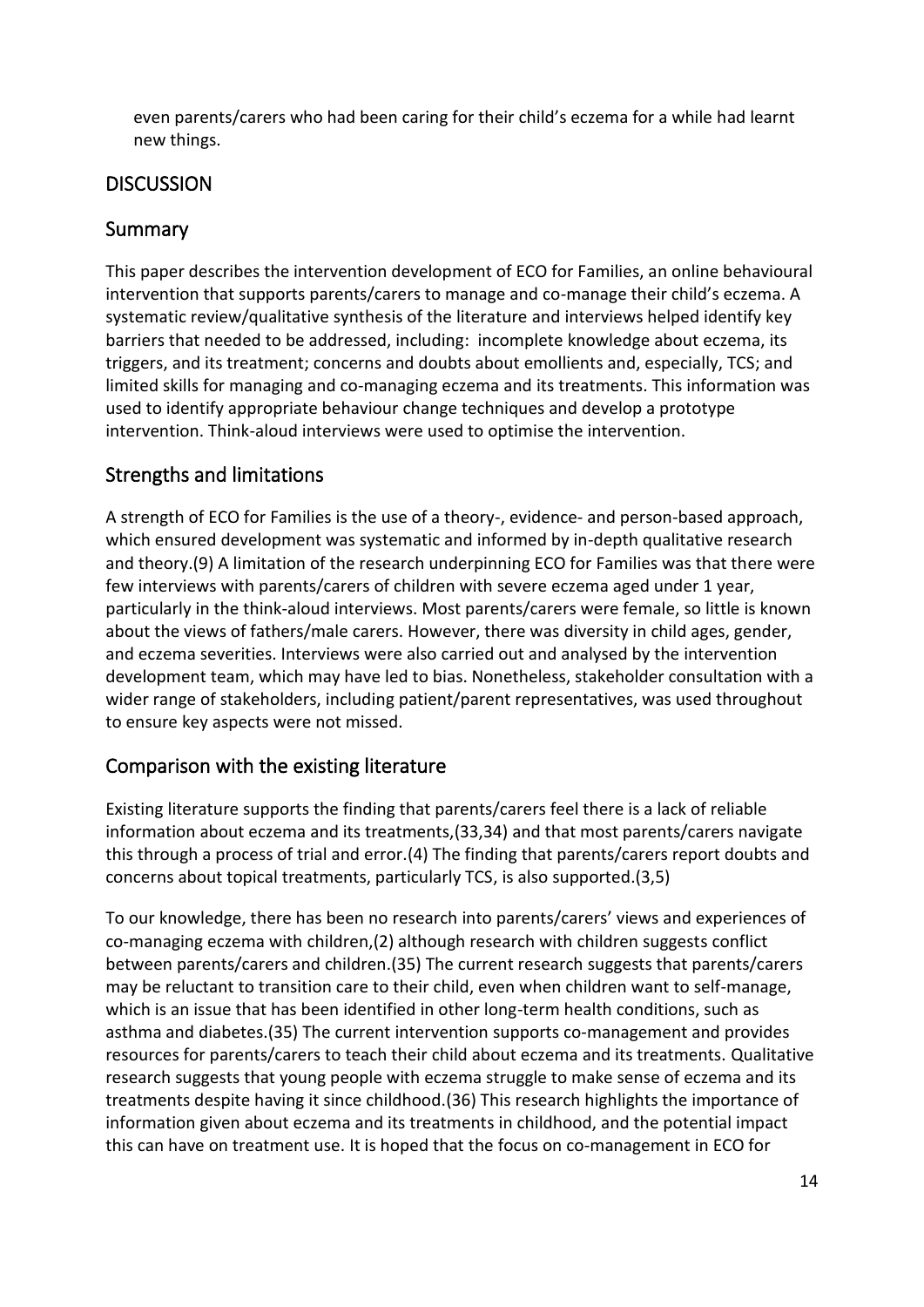Families may help parents/carers support their child's transition to self-management as they get older.

## Implications for research and practice

A key finding in the think-aloud interviews was that parents/carers who have been caring for their child's eczema for a while may believe that they already know how to use emollients and TCS. However, it was clear that there were still important gaps in their knowledge. This supports NICE recommendations that healthcare professionals refresh parents/carers' knowledge of how to use treatments when they reconsult.(1) The current research suggests that key elements include: when and how to use emollients and TCS and, crucially, their different purposes. Parents/carers' skills can be enhanced by demonstrating how to use treatments and involving children in this could help with transitioning to co-management. Behaviour change strategies for addressing concerns and doubts are also suggested, which include detailed explanation of when and how to use TCS safely.

In conclusion, ECO for Families aims to address key barriers to parents/carers effectively managing their child's eczema. It supports a co-management approach, with the aim of facilitating the child's later transition to self-management. Effectiveness and costeffectiveness of ECO for Families are being evaluated in a randomised controlled trial, alongside a nested process evaluation to explore parents/carers experiences of the intervention, factors influencing user engagement and outcomes, potential mechanisms of actions, and issues for implementation. A similar intervention, targeting young people with eczema, has also been developed, and is currently being trialled.

# FUNDING

This study presents independent research funded by the National Institute for Health Research (NIHR) under its Programme Grants for Applied Research programme (grant ref No RP-PG-0216-20007). Eczema Care Online (ECO) for Families was developed using LifeGuide software, which was partly funded by the NIHR Southampton Biomedical Research Centre (BRC). SML is supported by a Wellcome Senior Research Fellowship in Clinical Science (205039/Z/16/Z). MJR was funded by a Post-Doctoral Research Fellowship from the National Institute of Health Research (NIHR) (PDF-2014-07-013).

The views expressed are those of the author(s) and not necessarily those of the NHS, the NIHR or the Department of Health and Social Care.

# ETHICAL APPROVAL

Ethical approval was given by Wales REC 7 Ethics Committee (ref: 17/WA/0329).

# COMPETING INTERESTS:

The authors have no conflicts of interest to declare.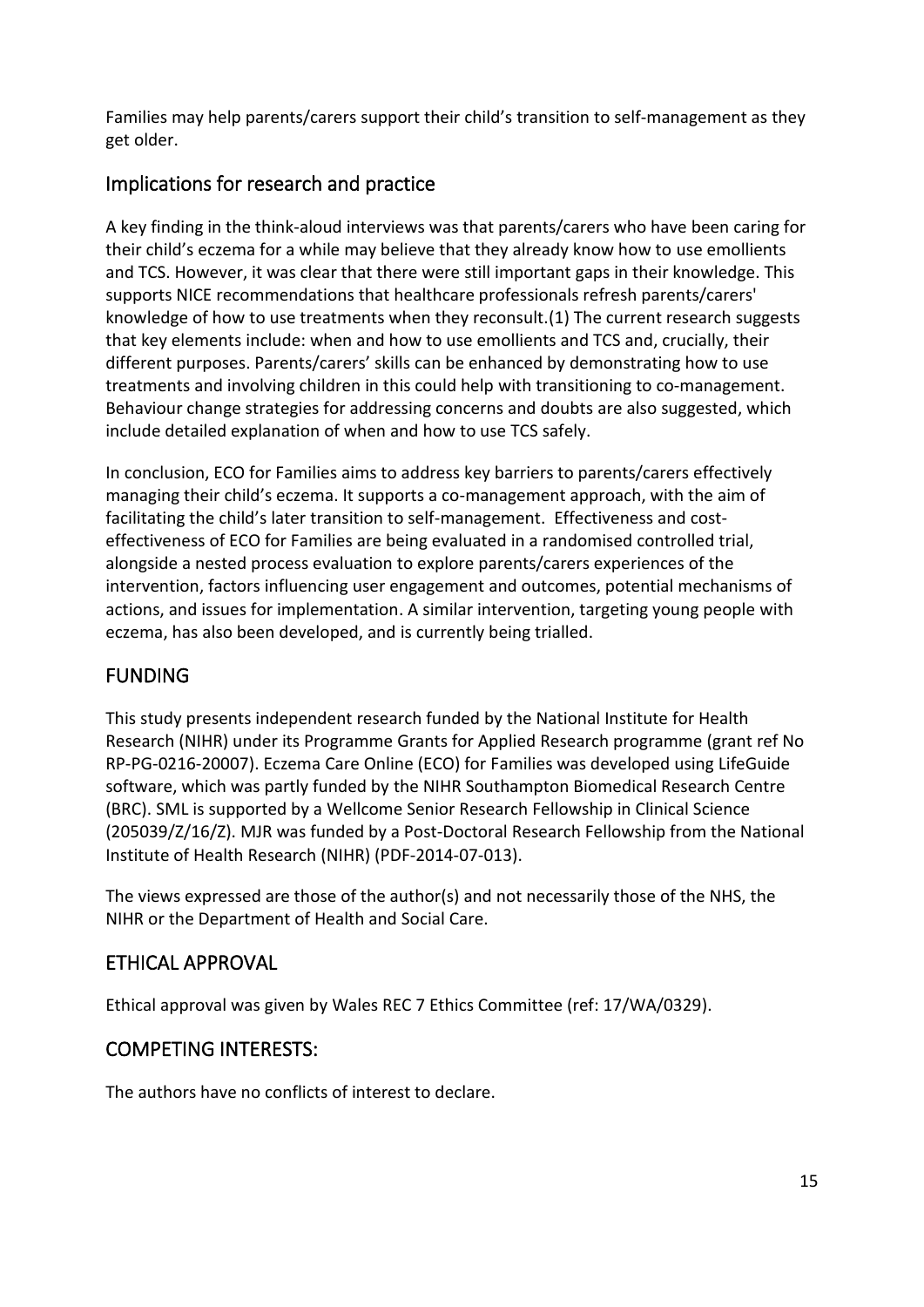## ACKNOWLEDGEMENTS

We would like to thank Amina Ahmed (AA) and Hannah Jones for their contributions to this work, and the participants who took part in this research.

### **REFERENCES**

- 1. National Institute for Health and Care Excellence. Atopic eczema in under 12s: diagnosis and management (NICE clinical guideline 57). 2007;
- 2. Teasdale E, Muller I, Sivyer K, Ghio D, Greenwell K, Wilczynska S, et al. Views and experiences of managing eczema: systematic review and thematic synthesis of qualitative studies. Br J Dermatol. 2021;184(4):627–37.
- 3. Teasdale EJ, Muller I, Santer M. Carers' views of topical corticosteroid use in childhood eczema: a qualitative study of online discussion forums. Br J Dermatol. 2017;176(6):1500–7.
- 4. Santer M, Burgess H, Yardley L, Ersser S, Lewis-Jones S, Muller I, et al. Experiences of carers managing childhood eczema and their views on its treatment: a qualitative study. Br J Gen Pract [Internet]. 2012;62(597):e261-7. Available from: http://www.ncbi.nlm.nih.gov/pubmed/22520913%5Cnhttp://www.pubmedcentral.nih. gov/articlerender.fcgi?artid=PMC3310032
- 5. Santer M, Burgess H, Yardley L, Ersser SJ, Lewis-Jones S, Muller I, et al. Managing childhood eczema: Qualitative study exploring carers' experiences of barriers and facilitators to treatment adherence. J Adv Nurs. 2013;69(11):2493–501.
- 6. Staab D, Diepgen TL, Fartasch M, Kupfer J, Lob-Corzilius T, Ring J, et al. Age related, structured educational programmes for the management of atopic dermatitis in children and adolescents: Multicentre, randomised controlled trial. Br Med J. 2006;332(7547):933–6.
- 7. Jackson K, Ersser SJ, Dennis H, Farasat H, More A. The Eczema Education Programme: Intervention development and model feasibility. J Eur Acad Dermatology Venereol. 2014;28(7):949–56.
- 8. Santer M, Muller I, Yardley L, Burgess H, Selinger H, Stuart BL, et al. Supporting selfcare for families of children with eczema with a web-based intervention plus health care professional support: Pilot randomized controlled trial. J Med Internet Res. 2014;16(3):1–17.
- 9. Ridd MJ, King AJL, Le Roux E, Waldecker A, Huntley AL. Systematic review of selfmanagement interventions for people with eczema. Br J Dermatol [Internet]. 2017;177(3):719–34. Available from: http://doi.wiley.com/10.1111/bjd.15601
- 10. Powell K, Le Roux E, Banks JP, Ridd MJ. Developing a written action plan for children with eczema: A qualitative study. Br J Gen Pract. 2018;68(667):e81–9.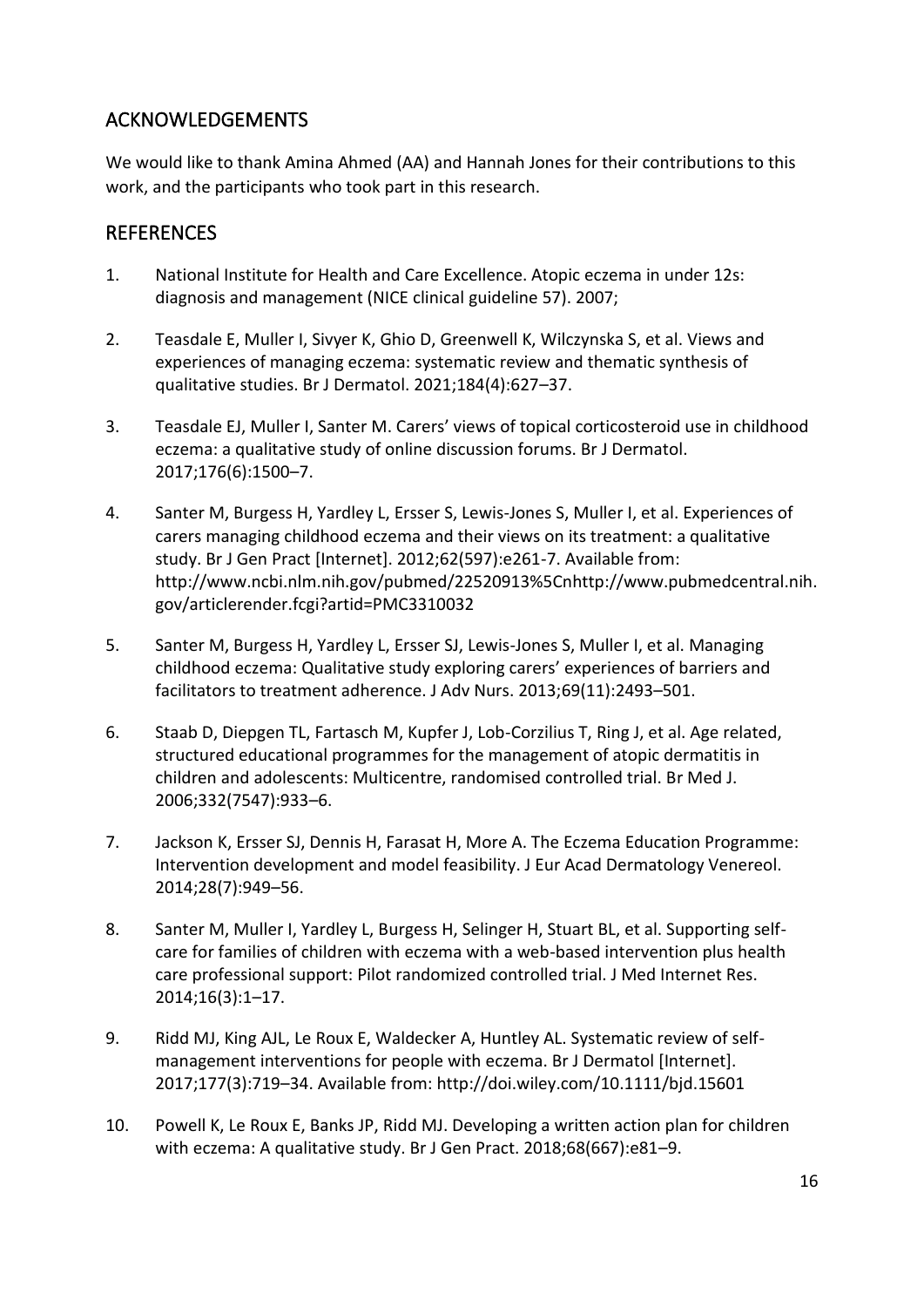- 11. Pickett K, Frampton G, Loveman E. Education to improve quality of life of people with chronic inflammatory skin conditions: a systematic review of the evidence. Br J Dermatol. 2016;174(6):1228–41.
- 12. Ersser SJ, Cowdell F, Latter S, Gardiner E, Flohr C, Thompson AR, et al. Psychological and educational interventions for atopic eczema in children. Cochrane Database Syst Rev [Internet]. 2014 Jan 7;(1). Available from: http://onlinelibrary.wiley.com/doi/10.1002/14651858.CD004054.pub2/pdf
- 13. Yardley L, Ainsworth B, Arden-Close E, Muller I. The person-based approach to enhancing the acceptability and feasibility of interventions. Pilot Feasibility Stud [Internet]. 2015;1(1):1–7. Available from: http://dx.doi.org/10.1186/s40814-015-0033 z
- 14. Morrison L, Muller I, Yardley L, Bradbury K. The Person-Based Approach to planning, optimising, evaluating and implementing behavioural health interventions. Eur Heal Psychol. 2018;20(3):464–9.
- 15. Craig P, Dieppe P, Macintyre S, Michie S, Nazareth I, Petticrew M, et al. Developing and evaluating complex interventions: new guidance [Internet]. 2008. Available from: https://mrc.ukri.org/documents/pdf/complex-interventions-guidance/
- 16. Moore G, Audrey S, Barker M, Bond L, Bonell C, Hardeman W, et al. Process Evaluation of Complex Interventions: UK Medical Research (MRC) Guideline. 2014.
- 17. Band R, Bradbury K, Morton K, May C, Michie S, Mair FS, et al. Intervention planning for a digital intervention for self-management of hypertension: a theory-, evidence- and person-based approach. Implement Sci. 2017;12(1):25.
- 18. Yardley L, Morrison L, Bradbury K, Muller I. The person-based approach to intervention development: application to digital health-related behavior change interventions. J Med Internet Res. 2015;17(1):e30.
- 19. Cathain AO, Croot L, Duncan E, Rousseau N, Sworn K, Turner KM, et al. Guidance on how to develop complex interventions to improve health and healthcare. BMJ Open. 2019;9(8):1–9.
- 20. Muller I, Santer M, Morrison L, Morton K, Roberts A, Rice C, et al. Combining qualitative research with PPI: reflections on using the person-based approach for developing behavioural interventions. Res Involv Engagem. 2019;5(1):1–8.
- 21. Greenwell K, Sivyer K, Vedhara K, Yardley L, Game F, Chalder T, et al. Intervention planning for the REDUCE maintenance intervention: A digital intervention to reduce reulceration risk among patients with a history of diabetic foot ulcers. BMJ Open [Internet]. 2018;8(5):1–12. Available from: http://bmjopen.bmj.com/lookup/doi/10.1136/bmjopen-2017- 019865%0Ahttp://www.ncbi.nlm.nih.gov/pubmed/29779008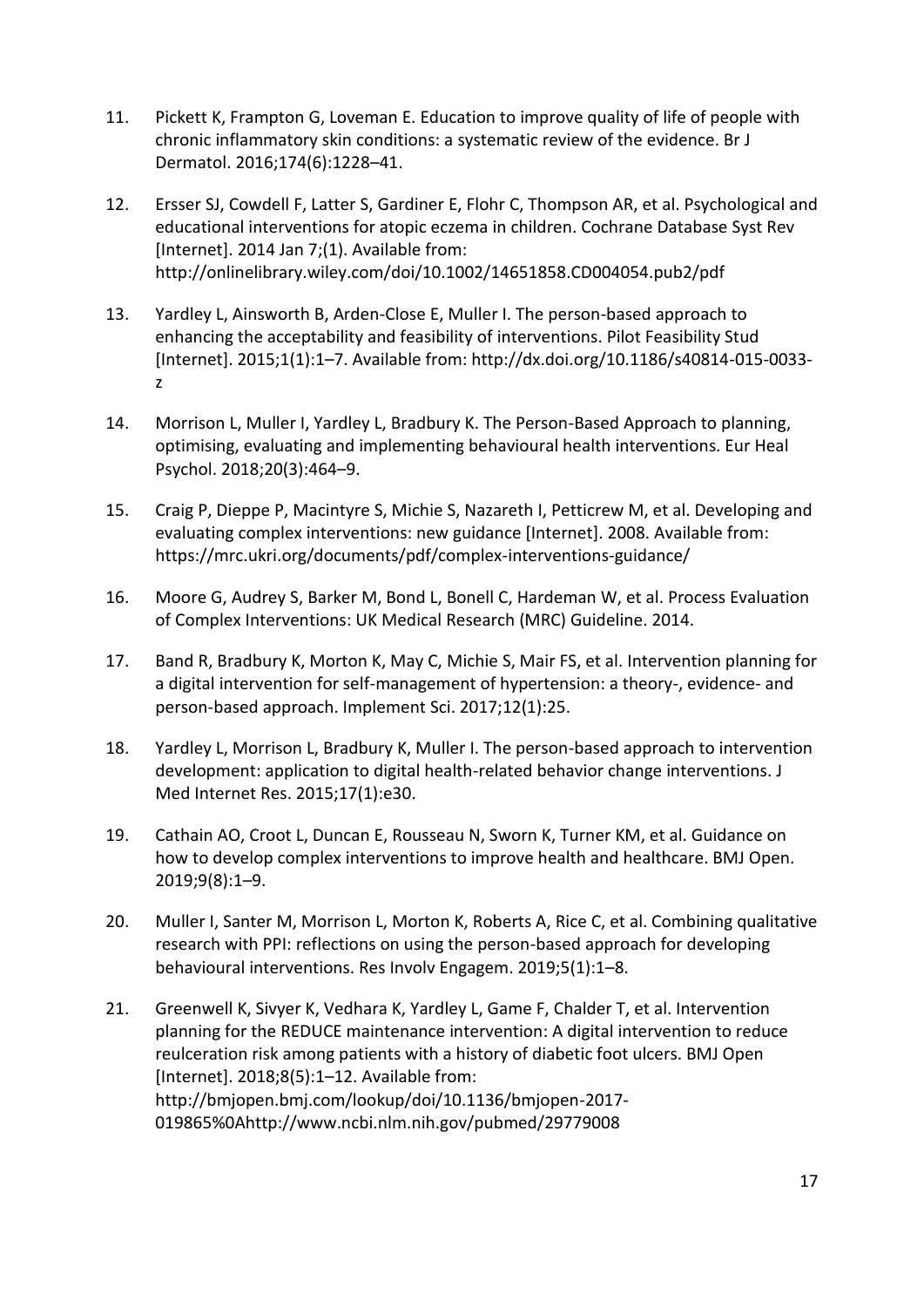- 22. Santillo M, Sivyer K, Krusche A, Mowbray F, Jones N, Peto TEA, et al. Intervention planning for Antibiotic Review Kit (ARK): A digital and behavioural intervention to safely review and reduce antibiotic prescriptions in acute and general medicine. J Antimicrob Chemother. 2019;74(11):3362–70.
- 23. Michie S, Atkins L, West R. The Behaviour Change Wheel: A Guide to Designing Interventions. London: Silverback Publishing; 2014.
- 24. Michie S, van Stralen MM, West R, Grimshaw J, Shirran L, Thomas R, et al. The behaviour change wheel: a new method for characterising and designing behaviour change interventions. Implement Sci. 2011;6(1):42.
- 25. Thomas J, Harden A. Methods for the thematic synthesis of qualitative research in systematic reviews. BMC Med Res Methodol. 2008;8:1–10.
- 26. Braun V, Clarke V. Using thematic analysis in psychology. Qual Res Psychol. 2006;3(2):77–101.
- 27. Joffe H, Yardley L. Content and thematic analysis. In: Marks DF, Yardley L, editors. Research Methods for Clinical and Health Psychology. SAGE Publications; 2003. p. 56– 68.
- 28. NVivo qualitative data analysis software. 2018.
- 29. Rohwer AA, Booth A, Pfadenhauer L, Brereton L, Gerhardus A, Mozygemba K, et al. Guidance on the use of logic models in health technology assessments of complex interventions 6. Http://WwwIntegrate-Hta Eu/Downloads/. 2016;(306141).
- 30. Hoffmann TC, Glasziou PP, Boutron I, Milne R, Perera R, Moher D, et al. Better reporting of interventions: Template for intervention description and replication (TIDieR) checklist and guide. BMJ. 2014;348(March):1–12.
- 31. Van den Haak M, De Jong M, Schellens P. Evaluation of an informational web site: three variants of the think-aloud method compared. Tech Commun. 2007;54(1):58–71.
- 32. Bradbury K, Morton K, Band R, van Woezik A, Grist R, McManus RJ, et al. Using the person-based approach to optimise a digital intervention for the management of hypertension. PLoS One. 2018;13(5):1–18.
- 33. Santer M, Muller I, Yardley L, Burgess H, Ersser SJ, Lewis-Jones S, et al. "You don't know which bits to believe": Qualitative study exploring carers' experiences of seeking information on the internet about childhood eczema. BMJ Open. 2015;5(4):1–6.
- 34. Noerreslet M, Jemec GBE, Traulsen JM. Involuntary autonomy: Patients' perceptions of physicians, conventional medicines and risks in the management of atopic dermatitis. Soc Sci Med [Internet]. 2009;69(9):1409–15. Available from: http://dx.doi.org/10.1016/j.socscimed.2009.08.036
- 35. Nightingale R, McHugh G, Kirk S, Swallow V. Supporting children and young people to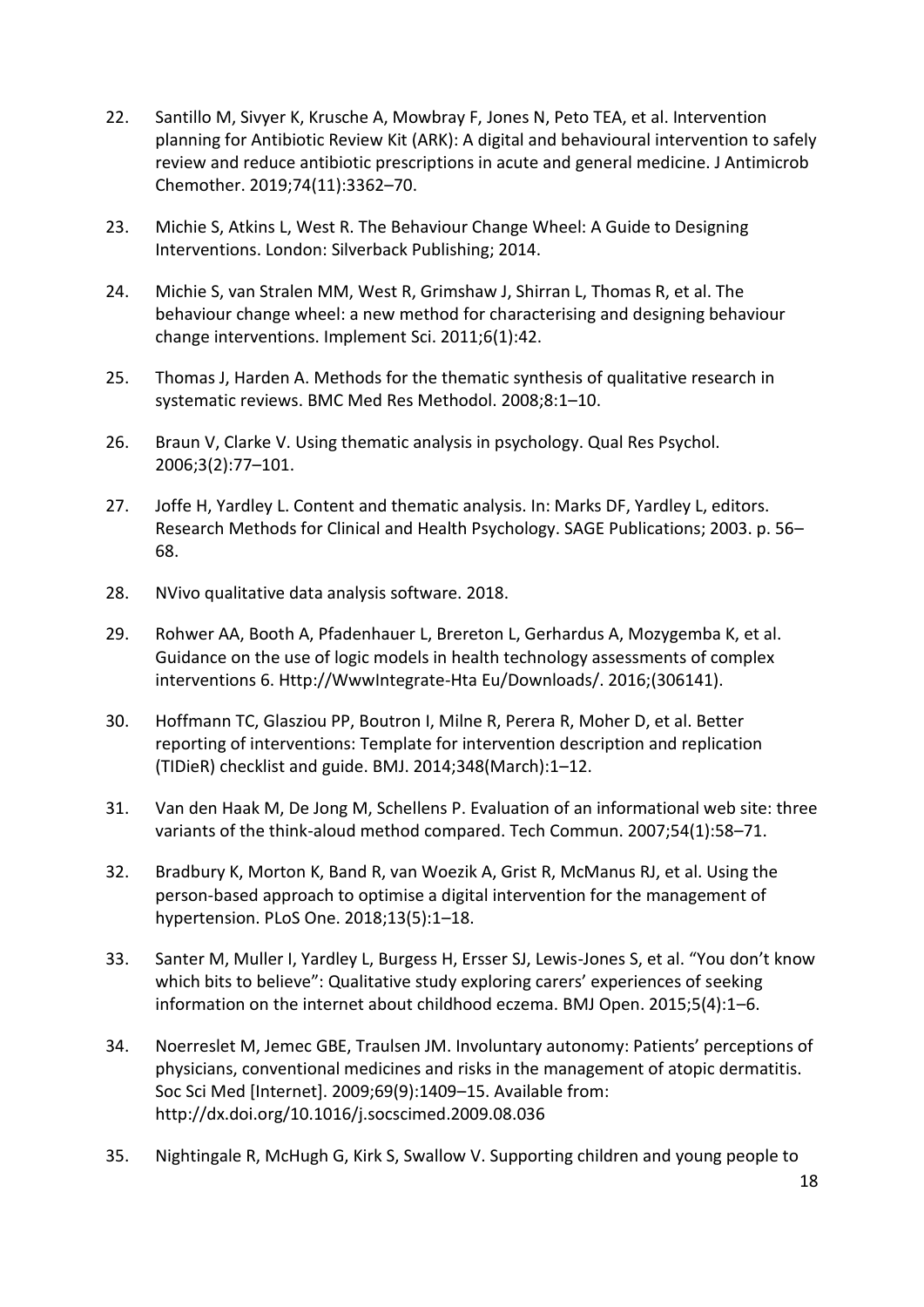assume responsibility from their parents for the self-management of their long-term condition: An integrative review. Child Care Health Dev. 2019;45(2):175–88.

36. Ghio D, Muller I, Greenwell K, Roberts A, McNiven A, Langan SM, et al. 'It's like the bad guy in a movie who just doesn't die': a qualitative exploration of young people's adaptation to eczema and implications for self-care. Br J Dermatol. 2019;1–7.

### SUPPLEMENTARY DATA

Supplementary Box S1: Stage 1 Interview schedule

Supplementary Table S1: Behavioural analysis of ECO for Families Intervention using the Behaviour Change Wheel (BCW) and Behaviour Change Techniques Taxonomy (BCTv1)

Supplementary Box S2: Full description of Eczema Care Online (ECO) for Families in accordance with the Template for Intervention Description and Replication (TIDieR) Framework

Supplementary Box S3: Stage 2 think-aloud interview schedule

### FIGURE LEGENDS AND NOTES

Figure 1: Overview of the Person-Based Approach (PBA) to intervention development (reproduced with permission from [https://www.lifeguideonline.org/pba\)](https://www.lifeguideonline.org/pba)

Figure 2. Final intervention logic model outlining key components and hypothesised mechanisms of Eczema Care Online for Families *Note. TCS=topical corticosteroids, TCIs=topical calcineurin inhibitors*

Figure 3: Overview of modules and quick access menus in Eczema Care Online (ECO) for Families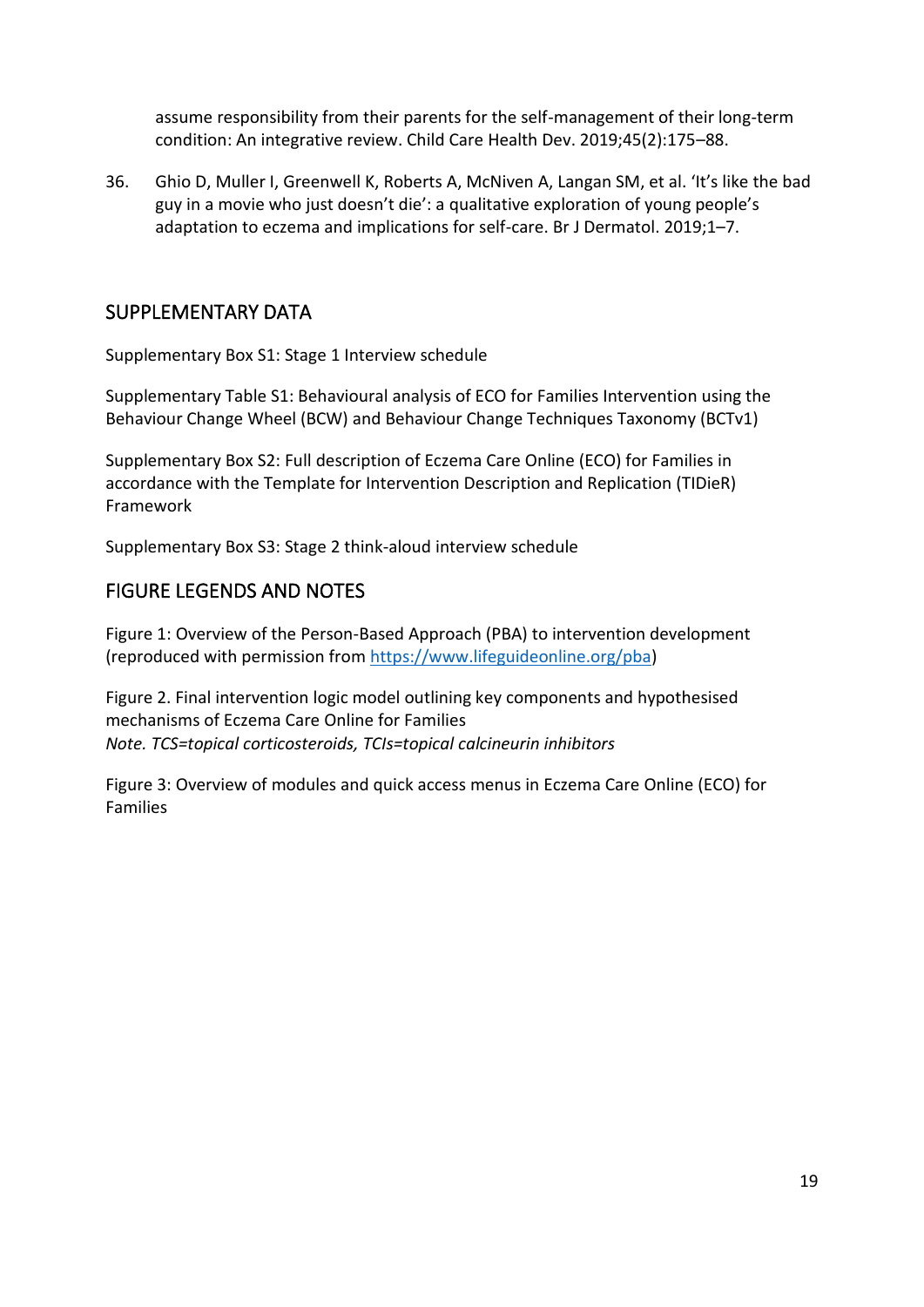# TABLES

| <b>Child characteristics</b> |                                   | Stage 1.2: Interviews (N=30) |            | Stage 2.1: Think-aloud<br>interviews (N=25) |            |
|------------------------------|-----------------------------------|------------------------------|------------|---------------------------------------------|------------|
|                              |                                   | <b>Number</b>                | Percentage | <b>Number</b>                               | Percentage |
| Age group                    |                                   |                              |            |                                             |            |
|                              | Infant $(1 year)$                 | 3                            | 10%        | 1                                           | 4%         |
|                              | Toddler (1-2 years)               | 7                            | 23%        | 5                                           | 20%        |
| $\blacksquare$               | Preschool (3-5<br>years)          | 5                            | 17%        | 10                                          | 40%        |
|                              | Younger school age<br>(6-8 years) | 7                            | 23%        | 3                                           | 12%        |
| $\qquad \qquad -$            | Older school age (9-<br>12 years) | 8                            | 27%        | 6                                           | 24%        |
| Gender                       |                                   |                              |            |                                             |            |
|                              | Female                            | 15                           | 50%        | 16                                          | 64%        |
|                              | Male                              | 15                           | 50%        | 9                                           | 36%        |
| Eczema Severity <sup>+</sup> |                                   |                              |            |                                             |            |
|                              | Mild                              | 14                           | 47%        | 13                                          | 52%        |
|                              | Moderate                          | 10                           | 33%        | 10                                          | 40%        |
|                              | Severe                            | 6                            | 20%        | $\overline{2}$                              | 8%         |

Table 1: Characteristics of children of parents/carers taking part in the interviews

*Note.* <sup>+</sup> Participants self-reported what they thought their child's eczema severity was (mild, moderate, severe)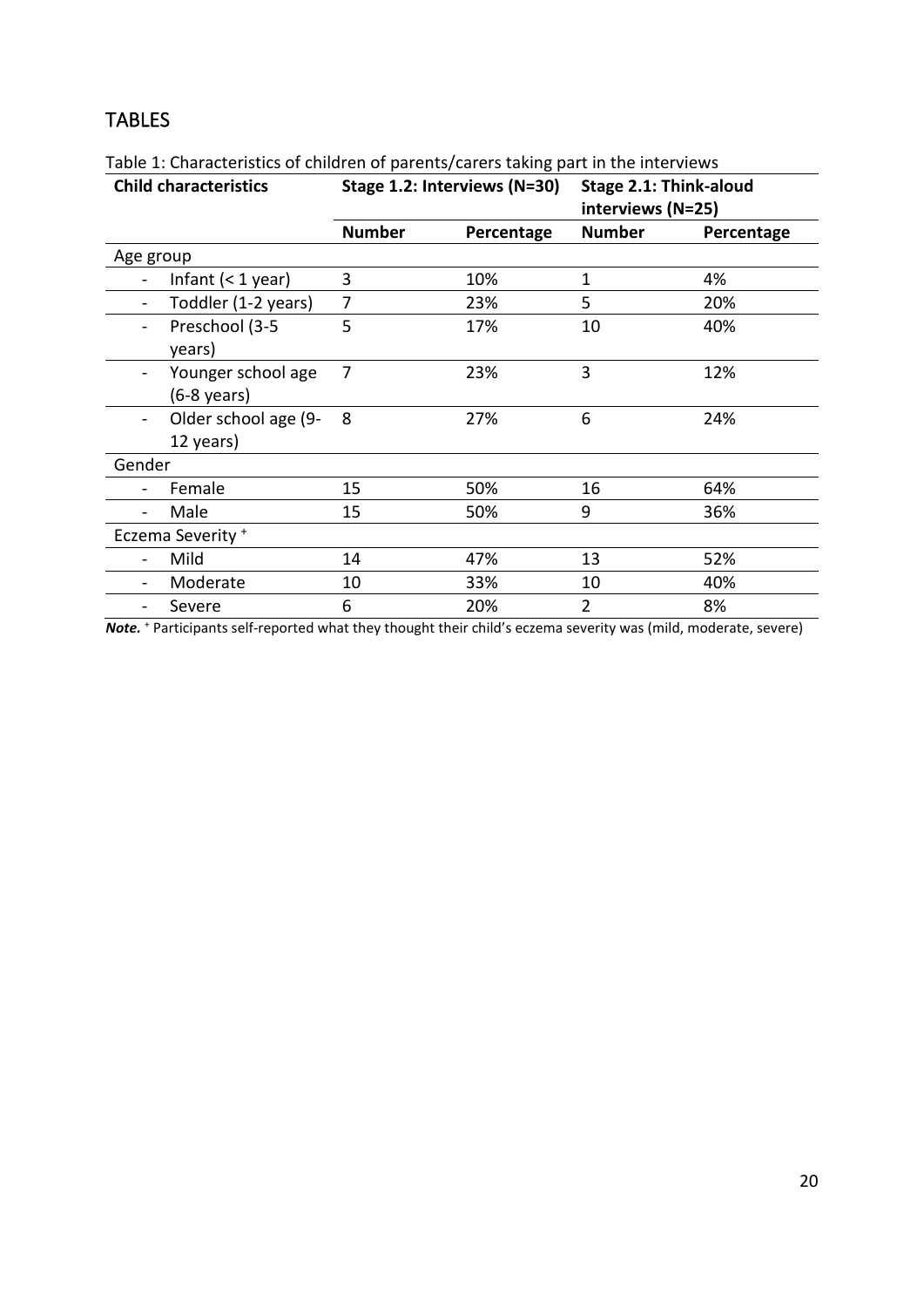| <b>Issues</b>                                                                                                                                                                                                                                                                                                                                                                                                                                                                                            | Source <sup>+</sup> | Intervention<br>design                                                                                                                                              | <b>Key Features to address issues</b>                                                                                                                                                                                                                                                                                                                                                                                                                                                                                                                                                                                                                             |  |
|----------------------------------------------------------------------------------------------------------------------------------------------------------------------------------------------------------------------------------------------------------------------------------------------------------------------------------------------------------------------------------------------------------------------------------------------------------------------------------------------------------|---------------------|---------------------------------------------------------------------------------------------------------------------------------------------------------------------|-------------------------------------------------------------------------------------------------------------------------------------------------------------------------------------------------------------------------------------------------------------------------------------------------------------------------------------------------------------------------------------------------------------------------------------------------------------------------------------------------------------------------------------------------------------------------------------------------------------------------------------------------------------------|--|
|                                                                                                                                                                                                                                                                                                                                                                                                                                                                                                          |                     | objectives to<br>address issues                                                                                                                                     |                                                                                                                                                                                                                                                                                                                                                                                                                                                                                                                                                                                                                                                                   |  |
| Parents/carers may not<br>have a lot of time;<br>eczema treatment can be<br>time-consuming and may<br>be challenging to fit into<br>their daily routines.                                                                                                                                                                                                                                                                                                                                                | SR; EO              | To create an<br>intervention<br>that is<br>engaging and<br>easy to<br>navigate, in<br>which<br>parents/carers<br>can quickly<br>find the<br>relevant<br>information | Make most intervention content<br>$\bullet$<br>optional so it can be accessed<br>when/if it is needed<br>Add filtering questions to help<br>$\bullet$<br>signpost parents/carers to<br>relevant modules<br>Use a modular layout so that<br>$\bullet$<br>parents/carers can quickly<br>identify and select relevant<br>topics<br>Ensure information is concise,<br>$\bullet$<br>presented in short chunks<br>Provide information in a range<br>$\bullet$<br>of formats to improve<br>accessibility (e.g. audio-visual<br>features, interactive features)                                                                                                           |  |
| Parents/carers may feel<br>distressed by the impact<br>eczema has on their<br>child. They may be<br>struggling to manage<br>their child's eczema, may<br>be sleep-deprived or may<br>worry about the long-<br>term impact of eczema<br>on their child. They may<br>also feel distressed by<br>their child's reaction to<br>treatments (e.g. if the<br>child finds it<br>uncomfortable or<br>painful), which may lead<br>them to avoid, delay,<br>stop, or to use<br>treatments less often<br>than needed | PPI; SR;<br>I       | To reduce<br>parents/carers'<br>feelings of<br>helplessness,<br>frustration,<br>self-blame,<br>and guilt about<br>their child's<br>eczema                           | Validate and normalise<br>$\bullet$<br>parents/carers' feelings around<br>eczema and its management<br>Emphasise things that<br>$\bullet$<br>parents/carers can do to help<br>manage their child's eczema,<br>including tips and quotes from<br>other parents/carers<br>Acknowledge that there are<br>precipitating factors that are<br>out of their control and identify<br>what parents/carers can do to<br>manage flare-ups<br>Avoid messages that may be<br>$\bullet$<br>viewed as blaming<br>parents/carers for eczema flare-<br>ups<br>Provide emotional management<br>$\bullet$<br>techniques that can help<br>parents/carers manage difficult<br>emotions |  |

Table 1: Guiding principles for intervention design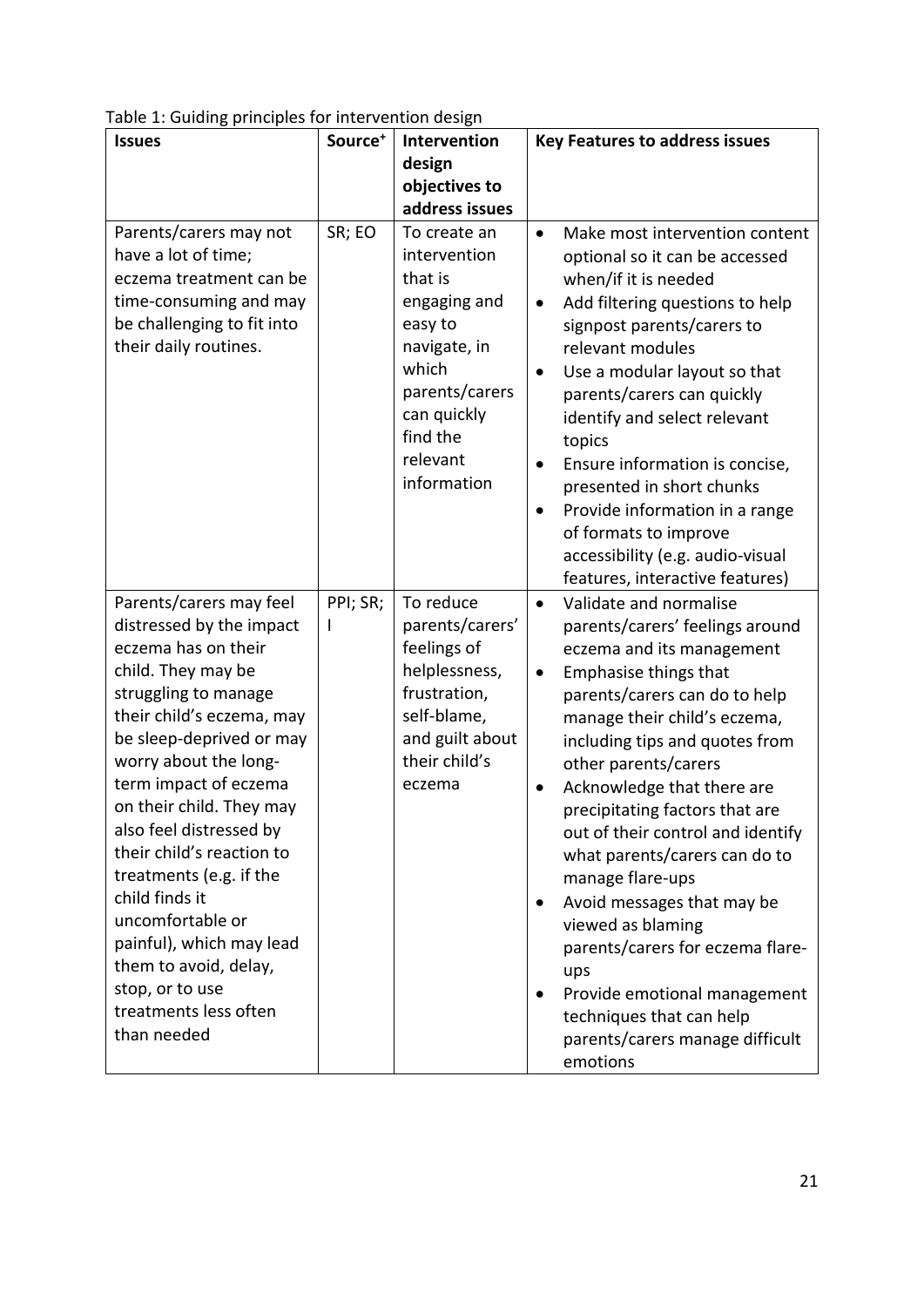| Young children may resist<br>treatments because they<br>dislike them and may not<br>understand why they<br>need them. As children<br>get older, they<br>increasingly encounter<br>situations where they<br>need to take more<br>responsibility for<br>managing their eczema<br>(e.g. starting school,<br>socialising outside the<br>home). They may also<br>want to start to self-<br>manage, so will need to<br>develop their own<br>knowledge and skills for<br>managing eczema. | PPI; SR;<br>I | To facilitate<br>CO-<br>management<br>of eczema<br>between<br>parents/carers<br>and their child<br>to support<br>their child's<br>treatment<br>adherence,<br>and support<br>their child's<br>transition<br>towards self-<br>management | $\bullet$<br>$\bullet$              | Provide suggestions for ways<br>parents/carers can involve their<br>child in managing their<br>treatment<br>Provide age-appropriate<br>materials to help children learn<br>about eczema and its<br>management                                                                                                                                                                             |
|------------------------------------------------------------------------------------------------------------------------------------------------------------------------------------------------------------------------------------------------------------------------------------------------------------------------------------------------------------------------------------------------------------------------------------------------------------------------------------|---------------|----------------------------------------------------------------------------------------------------------------------------------------------------------------------------------------------------------------------------------------|-------------------------------------|-------------------------------------------------------------------------------------------------------------------------------------------------------------------------------------------------------------------------------------------------------------------------------------------------------------------------------------------------------------------------------------------|
| Children may find eczema<br>painful, itchy, unpleasant,<br>or distressing. They may<br>not understand what<br>eczema is, or why they<br>need to do the things<br>that help them manage<br>their eczema. They may<br>find topical treatments<br>painful, unpleasant,<br>frustrating or boring<br>which may lead them to<br>avoid using treatments or<br>use them less than is<br>needed.                                                                                            | PPI; SR;<br>L | To reduce<br>children's<br>feelings of<br>distress,<br>anxiety,<br>hopelessness,<br>and frustration<br>around<br>eczema and its<br>treatment                                                                                           | $\bullet$<br>$\bullet$<br>$\bullet$ | Help parents/carers to<br>understand children's feelings<br>Provide age-appropriate<br>tools/activities to help children<br>manage difficult emotions<br>related to eczema and its<br>treatment to use on their own<br>or with parents/carers<br>Provide age-appropriate<br>explanations about eczema and<br>its treatments to help children<br>make sense of eczema and its<br>treatment |

*Note*. <sup>+</sup> SR=systematic review, EO=expert opinion, PPI= patient-public involvement representatives, I=stage 1.2 interviews, TA=stage 2.1 think-aloud interviews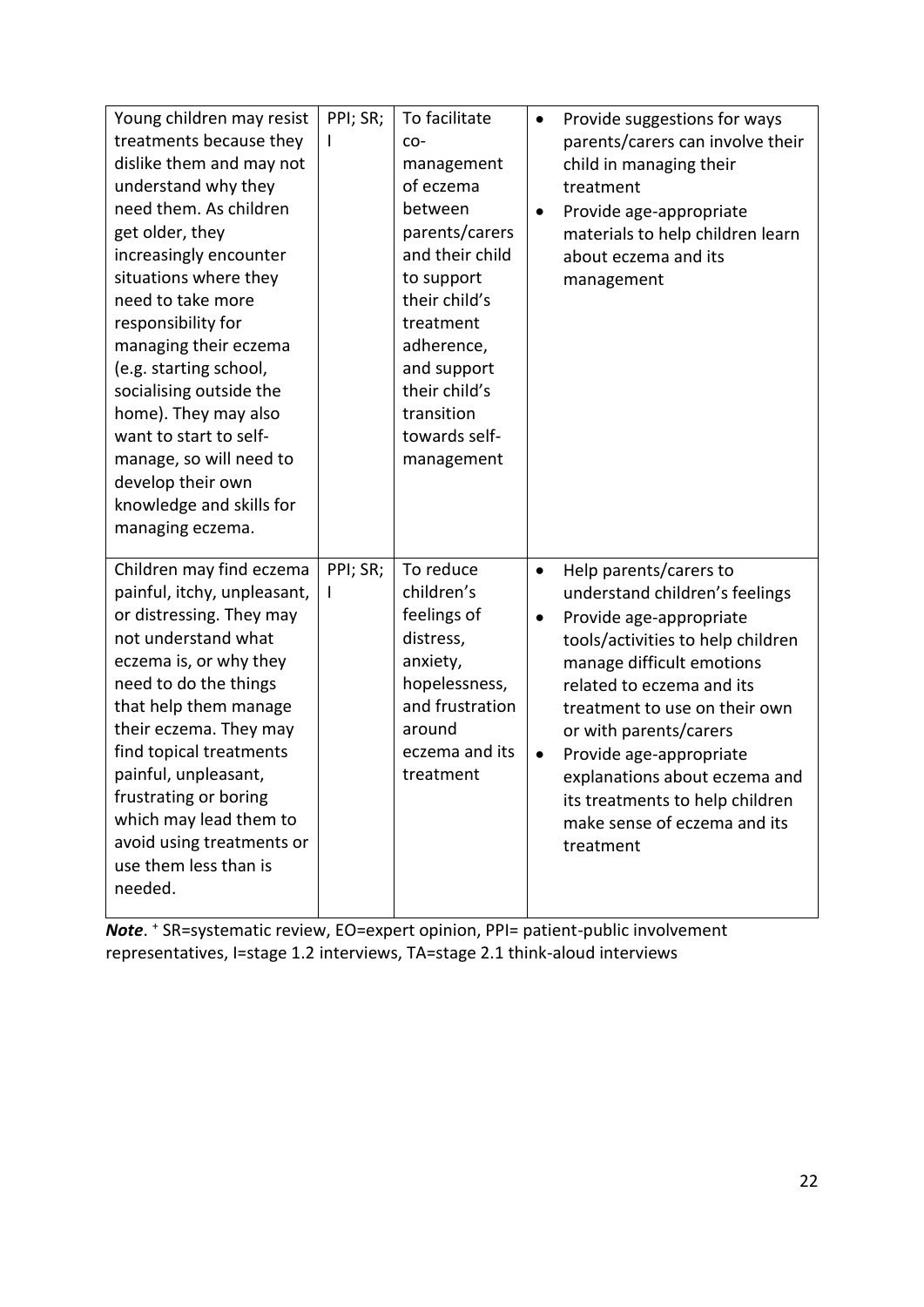Table 3: Summary of key barriers and intervention ingredients

| <b>Key barriers to</b><br>target behaviours                                                                                                                        | Source <sup>+</sup> | <b>Key domain</b><br>targeted                                                      | Intervention ingredients to address key barriers                                                                                                                                                                                                                                                                                                                                                                                                                                                                                                                                                                                                              |  |  |
|--------------------------------------------------------------------------------------------------------------------------------------------------------------------|---------------------|------------------------------------------------------------------------------------|---------------------------------------------------------------------------------------------------------------------------------------------------------------------------------------------------------------------------------------------------------------------------------------------------------------------------------------------------------------------------------------------------------------------------------------------------------------------------------------------------------------------------------------------------------------------------------------------------------------------------------------------------------------|--|--|
| Incomplete<br>knowledge about<br>eczema, its<br>triggers, and its<br>treatment                                                                                     | SR; I;<br>TA        | 个Knowledge<br>about eczema<br>and its<br>management                                | Parents/Carers<br>Provide information about eczema, its treatment,<br>and triggers<br>Provide advice about identifying when<br>٠<br>emollients/TCs are needed for a range of different<br>skin types and severities<br>Provide information on when to apply<br>$\bullet$<br>emollients/TCSs and when they should use them,<br>and for how long, including advice on identifying<br>the start and end of eczema flare-ups<br>Provide information about how emollients and<br>$\bullet$<br>TCS differ in terms of their function and how they<br>should be used together<br>Provide instructional video/photos of how to<br>correctly applying TCSs<br>Children |  |  |
|                                                                                                                                                                    |                     |                                                                                    | Explain what eczema is and how it is treated in<br>simple language using videos                                                                                                                                                                                                                                                                                                                                                                                                                                                                                                                                                                               |  |  |
| Limited skills for<br>managing and co-<br>managing eczema<br>and its treatments<br>(e.g. using<br>creams,<br>supporting<br>transition to child<br>self-management) | SR; I;<br>TA        | 个Skills to<br>manage and<br>co-manage<br>eczema with<br>their child                | Parents<br>Use videos to demonstrate how emollients should<br>be applied and how much<br>Provide suggestions for activities around<br>$\bullet$<br>emollient use to make emollient times more fun<br>and interesting for children (e.g. imaginary<br>games, singing, special toys for emollient times)<br>Encourage parents/carers to involve their child in<br>applying emollients so they can learn how to do it<br>themselves<br><b>Children</b><br>Use videos to demonstrate how emollients should                                                                                                                                                        |  |  |
|                                                                                                                                                                    |                     |                                                                                    | be applied and how much                                                                                                                                                                                                                                                                                                                                                                                                                                                                                                                                                                                                                                       |  |  |
| Concerns and<br>doubts about<br>emollients and,<br>especially, TCS                                                                                                 | SR; I               | 个 Positive<br>beliefs about<br>consequences<br>(of using<br>emollients<br>and TCs) | Parents/Carers<br>Provide a rationale for how emollients and TCs<br>help to manage eczema including when eczema is<br>only mild or not visible on the skin<br>Provide persuasive and credible information<br>٠<br>about the effectiveness of emollients and TCs,<br>including scientific evidence, user stories, quotes<br>and videos                                                                                                                                                                                                                                                                                                                         |  |  |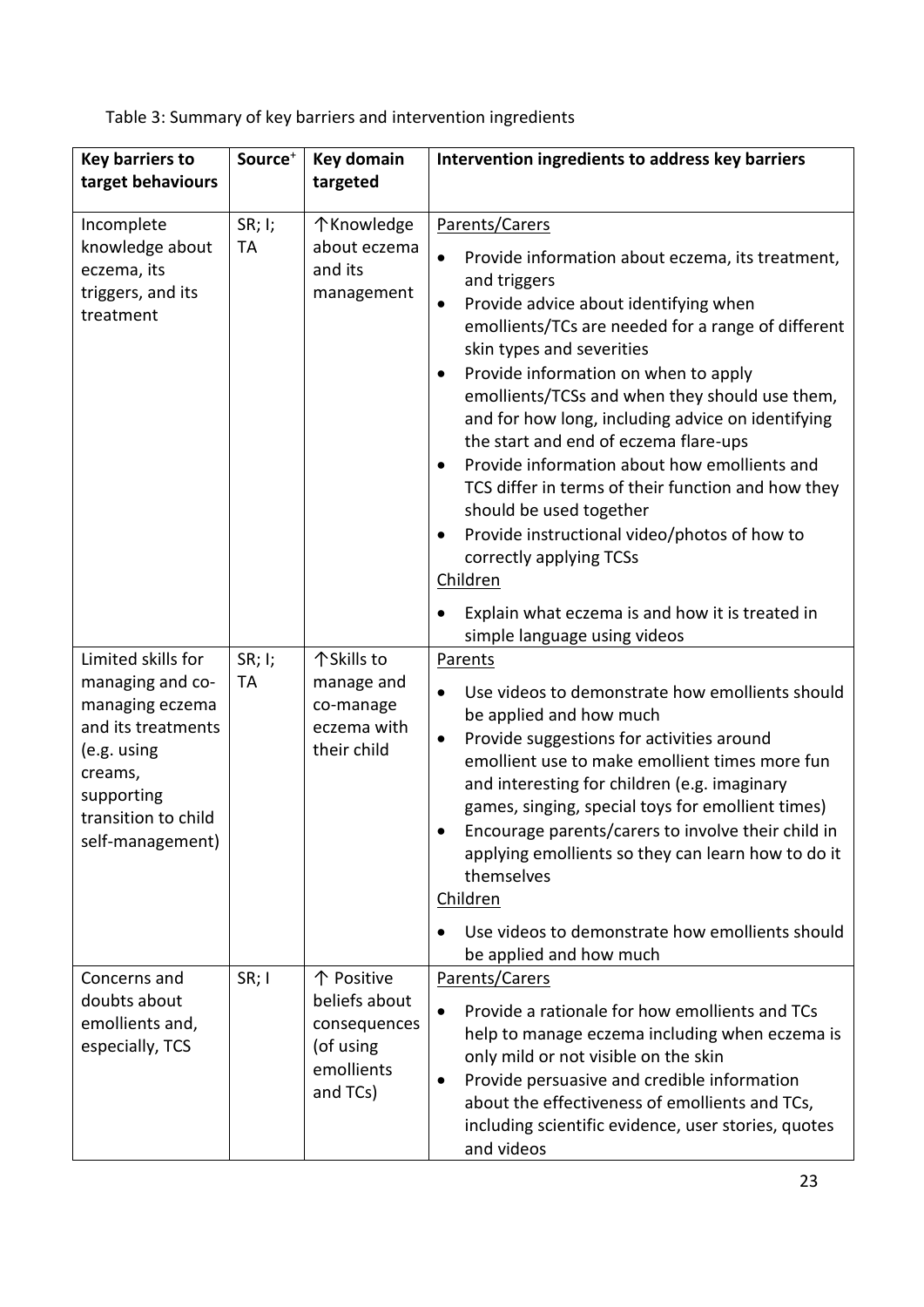| <b>Key barriers to</b><br>target behaviours | Source <sup>+</sup> | Key domain<br>targeted | Intervention ingredients to address key barriers                                                                                                                                                                                                                                                                                                                                                                                                                                                                                                                                                                                                                                                                                                                                                                                                                                                                                                |  |  |
|---------------------------------------------|---------------------|------------------------|-------------------------------------------------------------------------------------------------------------------------------------------------------------------------------------------------------------------------------------------------------------------------------------------------------------------------------------------------------------------------------------------------------------------------------------------------------------------------------------------------------------------------------------------------------------------------------------------------------------------------------------------------------------------------------------------------------------------------------------------------------------------------------------------------------------------------------------------------------------------------------------------------------------------------------------------------|--|--|
|                                             |                     |                        | Provide advice about trying out new emollients<br>$\bullet$<br>and finding an emollient that works, including<br>advice on when an emollient should be<br>abandoned to try a new one<br>Encourage use of a 2-week challenge to evaluate<br>$\bullet$<br>how regular use of an emollient improves eczema<br>symptoms (redness, soreness, itching), and<br>prompt trying a different emollient if it doesn't<br>Provide advice on how to support child to tolerate<br>$\bullet$<br>the treatments better (e.g. distraction, relaxation)<br>Provide user stories/quotes about how they dealt<br>$\bullet$<br>with unpleasant reactions in their child<br>Acknowledge that the process of finding the right<br>$\bullet$<br>emollient can be frustrating/over-<br>whelming/disheartening<br>Reassure parents/carers that it is ok to ask to<br>$\bullet$<br>change emollients if their child cannot tolerate<br>their current emollient<br>Children |  |  |
|                                             |                     |                        | Explain how emollients and TCSs help eczema<br>using easy-to-understand videos                                                                                                                                                                                                                                                                                                                                                                                                                                                                                                                                                                                                                                                                                                                                                                                                                                                                  |  |  |

*Note*. <sup>+</sup> SR=systematic review, EO=expert opinion, PPI= patient-public involvement representatives, I=stage 1.2 interviews, TA=stage 2.1 think-aloud interviews

Figure 1